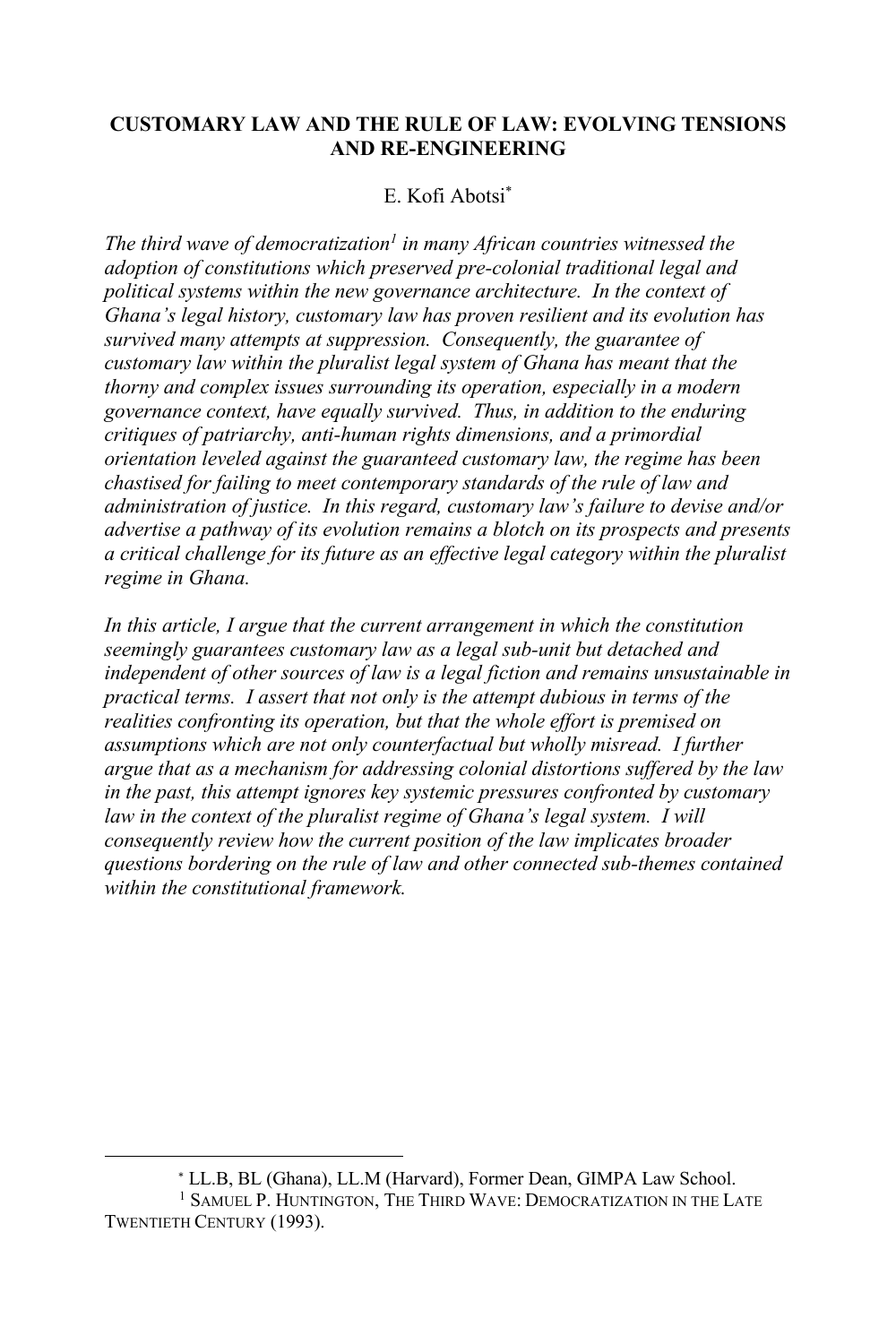## TABLE OF CONTENTS

| II. ANTINOMIES OF STRUCTURE AND SYSTEM? 138          |  |
|------------------------------------------------------|--|
| III. THE NEW RULE OF LAW REALITY: SCOPE AND CONTEXT  |  |
| IV. CUSTOMARY LAW AND THE CONSTITUTIONAL RULE OF LAW |  |
| V. CHIEFTAINCY AND LEGAL PLURALISM 151               |  |
|                                                      |  |
|                                                      |  |
|                                                      |  |
|                                                      |  |

#### **I. INTRODUCTION**

Far from effectively restoring a pre-colonial heritage and instituting an African concept of law following the demise of colonialism, the guarantee of customary law as a question of law in many countries on the continent has been fraught with difficulties and complexities. $^2$  Thus, for the more than fifty years since the restoration of the legal status of that body of law, customary law has yet to achieve the transformative impact that informed its restoration in the legal paradigm of post-colonial African states following the attainment of independence.<sup>3</sup> In many of the countries where customary law underwent similar structural and systemic evolution, the law has continued to occupy a peripheral and alternate position within the scheme of legal preferences reflecting the colonial treatment of the regime coupled with the legal as well as psycho-social impact of colonial regulation of the law. Surprisingly, however, both the scholarship and standard works on the subject have either avoided or ignored the issue of sub-optimality of customary law and its peripheral status, choosing to focus instead on the dangerous side effects of formalizing customary law in its relationship with other categories of law within the legal system.<sup>4</sup> As Ghana proceeds down the path of governance reform, the

<sup>2</sup> *See* A.N. Allot, *The Judicial Ascertainment of Customary Law in British Africa*, 20 MOD. L. REV. 244 (1957).

<sup>3</sup> Derek Asiedu-Akrofi, *Judicial Recognition and Adoption of Customary Law in Nigeria*, 37 AM.J. COMP. L. <sup>571</sup> (1989). 4 *See generally* T.W. Bennet & T. Vermeulen, *Codification of African Law*, 24 J.

AFR. L. 206 (1980); W. Twinning, *The Restatement of African Customary Law: A* 

*Comment*, 1 J. MOD. AFR. STUD. 221 (1963); Brett L. Shadle*, Changing Traditions to Meet*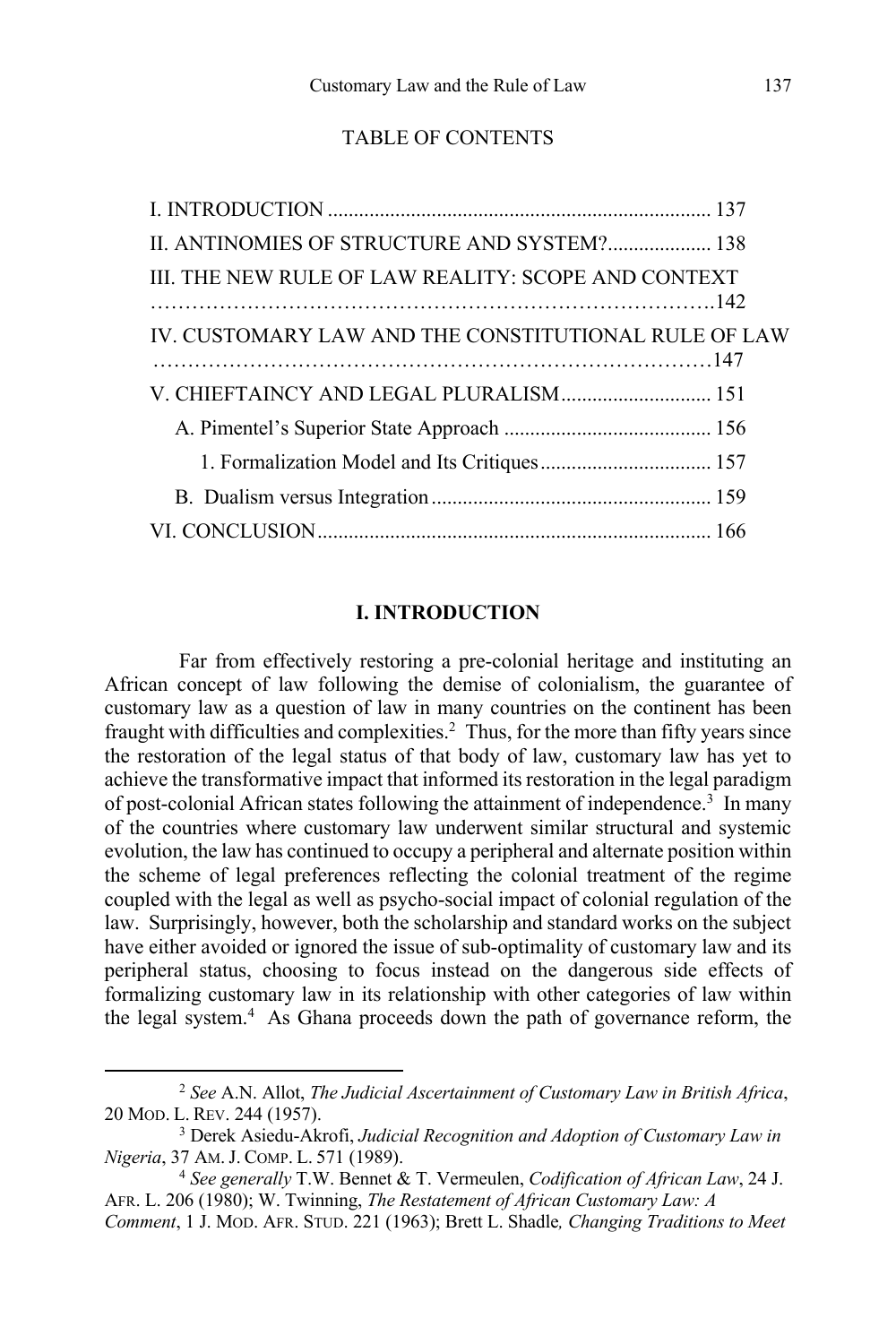place and development of customary law in the plural architecture of the legal system has generally been taken for granted.<sup>5</sup> From a policy standpoint, the constitutional guarantee of customary law has been based upon the assumption that the law will invariably be generally applied alongside others and will consequently enjoy the same degree of effectiveness as contemporary state law.

Given that the institution of chieftaincy, which is charged with the primary mandate of leading the progressive reform of customary law, has lost its sphere of influence within the governance space,<sup>6</sup> the development of customary law, as an integral component of that institution, has suffered if not stagnated in the process. On the other hand, the adoption of a rule of law-based approach to governance has implied that guaranteed legal sub-units within the various sources of law provided invariably face continuing compliance issues with core constitutional norms on human rights, the rule of law, and general constitutional supremacy. The complex web of upholding the independence of customary law within the context of legal pluralism while enforcing constitutional supremacy generates complicated questions that remain unanswered. Even more critically, the perennial preference for modern state law over customary law in adjudication and other official actions and transactions implicate fundamental questions bordering on the rule of law, access to justice, and regime equity.

As Ghana consolidates the gains of constitutional rule, issues of the guarantee, development, and effectiveness of customary law as an identifiable legal sub-unit cannot be taken for granted any longer. Constructing an analytical framework that takes a practical view of the evolutionary experiences of customary law as a source of law in the daily lives of citizens while reviewing the comparative benefits of adopting a particular model in its reform remains key to the future growth of the law. In this regard, it bears mentioning that while past reform efforts may have been premised on wrong "equivalency impressions" of customary law relative to modern state law, the reality remains that the present approach of insulating customary law in the midst of constitutional regulations presents a confusing scenario whose ultimate effect undermines the stability and development of customary law.7

### **II. ANTINOMIES OF STRUCTURE AND SYSTEM?**

*Current Altering Conditions: Customary Law, African Court and the Rejection of Codification in Kenya 1930-60*, 40 J. AFR. HIST. 411 (1999).

<sup>6</sup> The modern Ghanaian state has struggled to devise a place for the institution of chieftaincy within the governance framework adopted after independence. This has been reflected in the tenuous and often ambivalent relationship that has existed between chiefs and the new political elites. This is explored a little further below. Manfred O. Hinz, *Traditional Governance and African Customary Law: Comparative Observations from a Namibian Perspective*, *in* HUMAN RIGHTS & THE RULE OF LAW IN NAMIBIA 59 (Nico Horn & Anton Bösl eds., 2008).

7Anthony Diala, *The Concept of Living Customary Law: A Critique*, 49 J. LEGAL PLURALISM & UNOFFICIAL L. 143 (2017).

<sup>5</sup> Samuel K.B. Asante, *Interests in Land in the Customary Law of Ghana: A New Appraisal*, 74 YALE L.J. 848 (1965).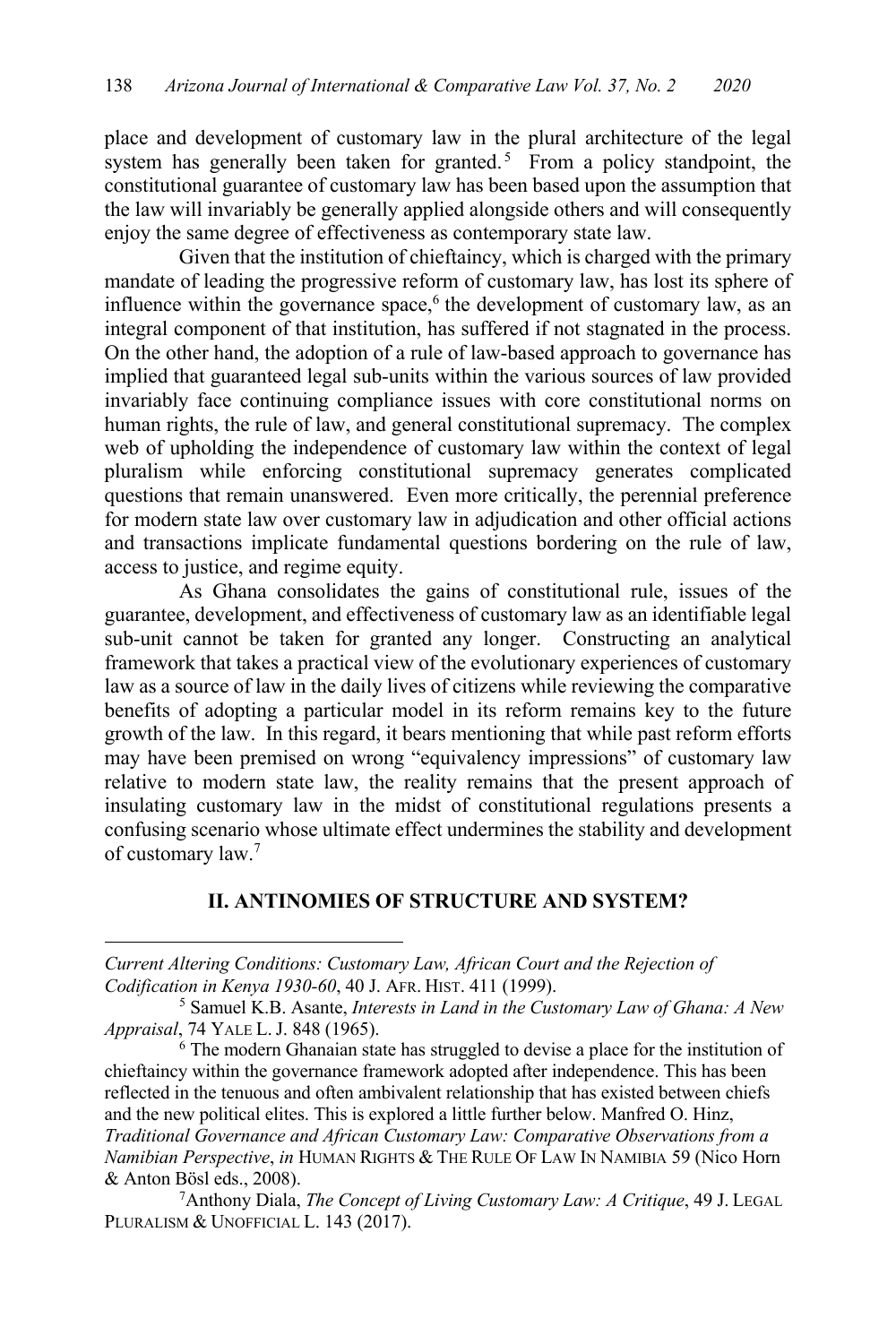Following the demise of colonialism, the institution of chieftaincy was adopted as a matter of course and retrofitted upon the new political establishment handed over by the departing colonial administration.<sup>8</sup> Consequently, the originality in conception and design that typically characterizes the adoption of political institutions was absent as chieftaincy was foisted onto the new legal and political systems adopted in many African countries such as Ghana's at the end of colonial rule. It was therefore not surprising that from the very onset, the relationship between and the new political elites got off to a thorny start and witnessed an era of conflict and tensions.<sup>9</sup> Just as it is the case in contemporary political encounters, the conflict between chiefs and the elites of the post-colonial polity centered on the clamor for space, authority, and influence within the new regimes.10 Thus, while chiefs saw the new elites as lacking substantive legitimacy to govern in much the same way as the very colonial state that bred them, the elites viewed and dealt with chiefs in an historical terms regarding them as anachronistic and a relic of the past whose functional utility had been spent.<sup>11</sup>

The conflicts characteristic of their relationship predated the granting of independence.12 Indeed the quest for recognition on the part of the chiefs as the sole and rightful heir of political power in a post-colonial Gold Coast (Ghana) was played out in the attempt by some chiefs to scuttle the demand for political independence within the timeline sought by the Convention Peoples' Party and the independent movement.<sup>13</sup> While the petition to the British government to delay the grant of independence has been critiqued by some as representing a deliberate obstacle designed to favor the opposing the United Gold Coast Convention, it is important to appreciate the strategic effect of the action by the chiefs.14 Thus, in

<sup>8</sup> The debate over the relevance of chieftaincy to the modern African political environment is raging. The institution has been denounced for being largely archaic and anachronistic. Opponents of this stance point to the reality of the influence of chiefs in the political landscape of Africa and how chiefs continue to exact compliance and a following in the daily lives of Africans. *Id.*

<sup>9</sup> Following the attainment of independence, various legislations were passed designed to regulate the operation of chieftaincy. The immediate goal appeared to be the desire on the part of the newly independent state to assert itself and consolidate its hold on the nearly bequeathed political space in which it exercised hegemonic influence. Through a series of legislations such as the Houses of Chiefs Act of 1958 and the Chieftaincy Act of 1961, the judicial powers of chiefs were abolished if not substantially curtailed. 10 Ernest Kofi Abotsi & Paolo Galizzi, *Traditional Institutions and Governance* 

*in Modern African Democracies: History, Challenges, and Opportunities in Ghana, in* THE FUTURE OF AFRICAN CUSTOMARY LAW 266 (Jeanmarie Fenrich et al. eds., 2011). 11 Hinz, *supra* note 6 at 59. 12 Rod Alence, *The 1937-1938 Gold Coast Cocoa Crisis: The Political Economy* 

*of Commercial Stalemate*, 19 AFR. ECON. HIST. 77, 79-80 (1990). 13 Richard Rathbone, *Kwame Nkrumah and the Chiefs: The Fate of 'Natural* 

*Rulers' under Nationalist Governments*, 10 TRANSACTIONS ROYAL HIST. SOC'Y 45, 57 (2000).

<sup>&</sup>lt;sup>14</sup> Many political and constitutional historians have argued that the events leading up to independence for Ghana raised important constitutional issues such as the rightful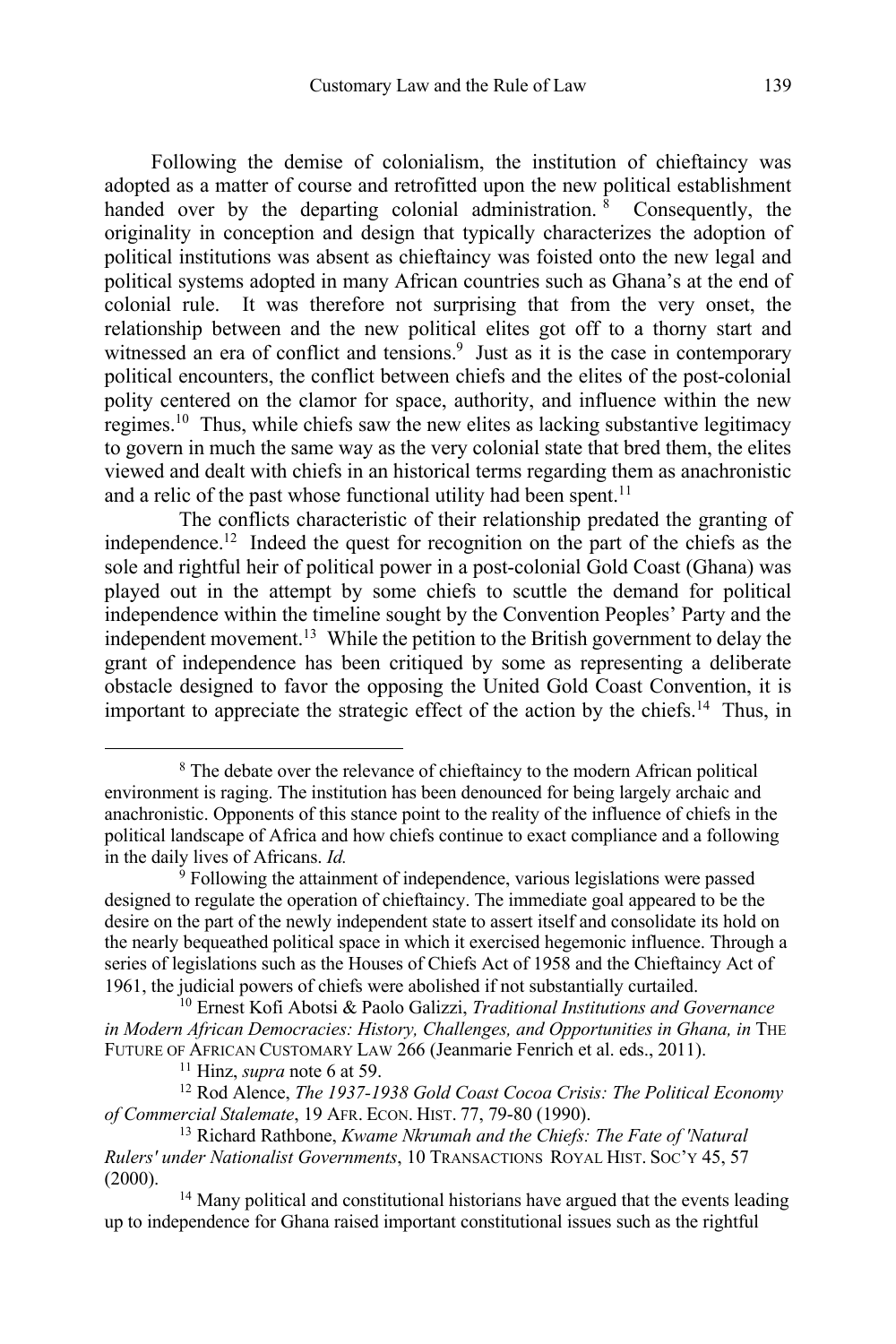addition to asserting their right to inheriting political power from the departing British, the tensions between the chiefs and the new political elites effectively drew attention to the duality of power bases within the Gold Coast and the need to prioritize chiefly authority in the distribution of power under the new system within the nascent country. That notwithstanding, the government adopted a political framework that was Eurocentric in nature and mirrored the transplanted institutions of the metropolitan colonial power. In this system, chiefs were considered players and actors, broadly speaking, but were nonetheless powerless to shape even key policies affecting traditional governance reform. Chiefs were largely tolerated rather than appreciated and remained peripheral to the legal and political process. This outcome proved resilient and endured the various mutations in political arrangements and governments in the 1960s, 1970s, and 1980s.<sup>15</sup>

This reality can be explained on a number of grounds. In addition to the foregoing, the patrimonial relationship that existed between the two groups resulted in chiefs being 'subjugated' to the new establishment through the assertion of authority by the elites who ran the new polity.<sup>16</sup> In the view of these western educated elites, the institution of chieftaincy was primordial and backward.<sup>17</sup> The resentment generated by this attitude on the part of chiefs further deepened whatever schism existed between them and further undermined the prospect of integrating the institution within the general political establishment. <sup>18</sup> Thus, beyond the broad systemic issues surrounding the integration of chieftaincy into the new political reality, the more complex issue of the lack of mutuality of respect and interest acted as a powerful obstacle to any meaningful attempt to engage and evolve a workable regime between chiefs and the new political elites and system.<sup>19</sup>

Yet, it is noteworthy that since the inception of colonialism through the post-colonial era, the institution of chieftaincy has complemented and reinforced

heirs of political power in independent Ghana. Advocates for traditional leadership argued that since the pre-colonial trustees of political power in the Gold Coast were the chiefs, they were the rightful persons to whom power should be handed following the departure of the colonial administration. Yet the elites, usually referred to by the name "intelligentsia," on the other hand thought of themselves as the most organized and capable group deserving of leadership in the new polity created out the colonial territory of the Gold Coast. 15 Kwame Boafo Arthur, *Chieftaincy in Ghana: Challenges and Prospects in the* 

*<sup>21</sup>st Century*, 2 AFRICAN & ASIAN STUDIES 125 (2003); Marfo Samuel & Musah Halidu, *Examining the Position of Chieftaincy Institution in Modern Political System of Ghana*, 6. J. SOG'Y & SOC. WORK 64 (June 2018).

<sup>16</sup> *See generally* Michel R. Doortmont, *Producing a Received View of Gold Coast Elite Society? C. F. Hutchison's "Pen Pictures of Modern Africans and African Celebrities"* 33 HIST. AFR. 473, 473-93 (2006).

<sup>17</sup> Moses A. Awinsong, *The Colonial and Post-Colonial Transformation of African Chieftaincy: A Historiography*, https://www.academia.edu /3397290

<sup>7/</sup>The Colonial and PostColonial Transformation of African Chieftaincy A Historiography (last visited Mar. 03, 2020).

<sup>18</sup> *Id.*

<sup>19</sup> Rathbone, *supra* note 13.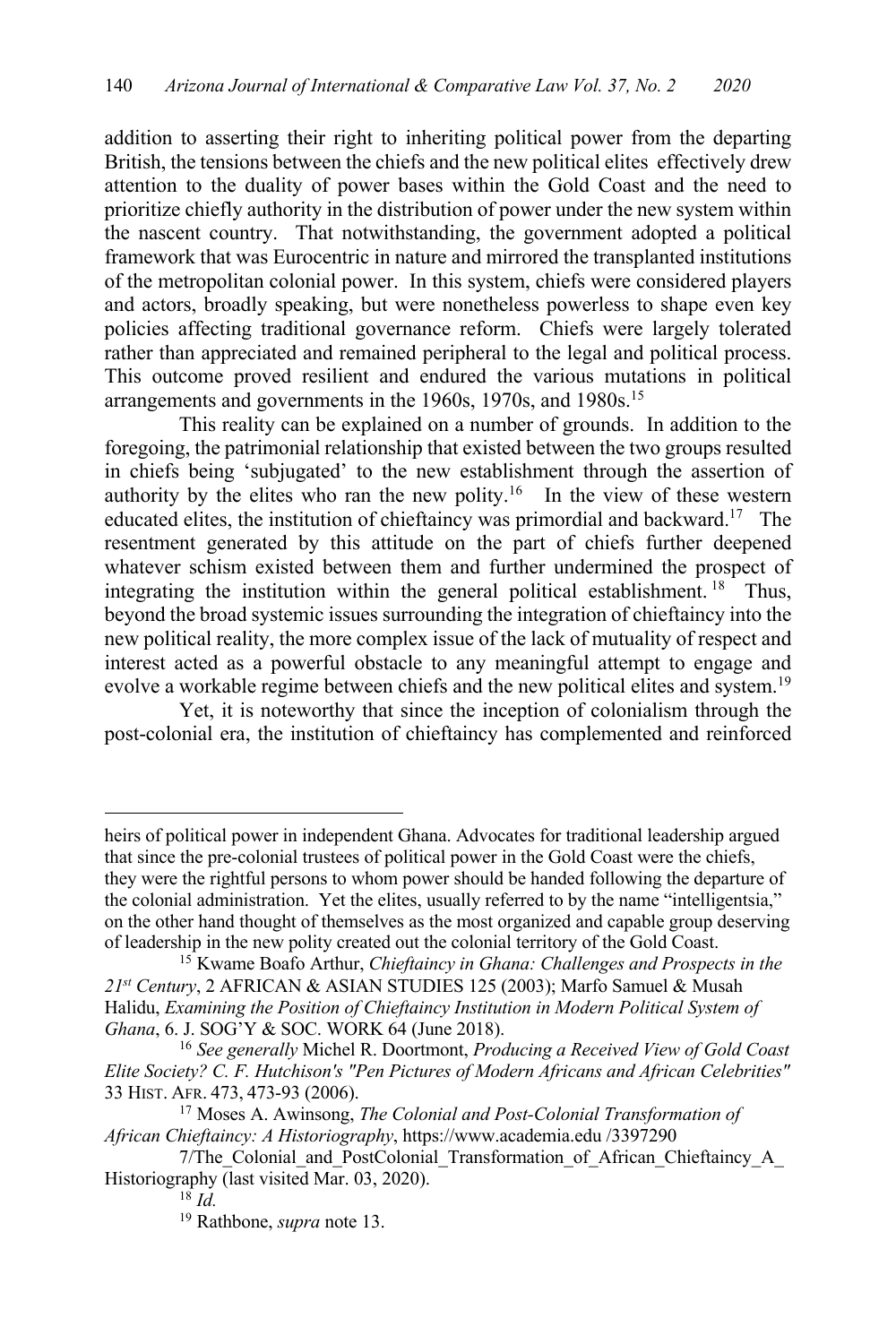the effectiveness of the modern post-colonial state.<sup>20</sup> During the colonial era, chiefs were an indispensable medium for the implementation of the policy of indirect rule and acted as a cohesive unit for social mobilization and implementation of official colonial policy.<sup>21</sup> In addition to providing an organized fulcrum for articulating policy objectives of the colonial government while minimizing resistance, chiefs assisted the colonial government to better understand the socio-cultural dynamics of the natives in relation to colonial policy. In the post-colonial era, chiefs continued to collaborate with state authorities in the area of local government.<sup>22</sup> Like the experience of the colonial era, the statutory power of the post-colonial Ghanaian state has been used to establish a regulatory framework and delimits the political and legal space for chiefs.23 The legal effect of this regulation will be revisited in subsequent discussions in this article. It suffices for now to state that these statutes have one fundamental feature: the circumscription of the scope of authority and role, if any, of chiefs in the new political dispensation.<sup>24</sup> In many ways, it became obvious that the ostensible goal for the regulation of chieftaincy in post-colonial political arrangement is to minimize the incidence of conflict between chiefs and the central government by defining the parameters of operation for the respective political entities. Yet, as has been the case since independence, the regulatory apparatus of the state has been hijacked by vested political interests who have exploited this to parochial ends.<sup>25</sup> In addition, recurrent intermeddling in the affairs of chieftaincy continue to affect the relationship between chiefs and central government. Just as the colonial government before it, post-colonial governments in Ghana have been accused of interfering in the administration of the institution of chieftaincy.26 Governments have been accused of influencing the selection process of new chiefs and interfering with the outcome of conflicts between chiefs. This has resulted in post-colonial governments in Ghana losing the standing of neutrality in the affairs of chiefs and with it, the deficits of such a perception*. 27*

<sup>20</sup> Kwame Poku Annor, *Cultural and Social Identities in Africa: Chieftaincy and Political Change in Ghana*, 18 VERFASSUNG UND RECHT IN ÜBERSEE 153, 153-58 (1985).

<sup>21</sup> *See* Roger Gocking, *Indirect Rule in the Gold Coast: Competition for Office and the Invention of Tradition*, 28 Revue Canadienne des Études Africaines [Canadian Journal of African Studies] 421 (1994).

<sup>22</sup> *See* Monika Rozalska, *Between Tradition and Modernity* – *The Role of Chiefs in the National Development and Local Governance in Ghana*, 42 AFR. STUDIES 379 (2016).

 $23$  For example, the Constitution of Ghana has defined the space for chieftaincy and forbidden chiefs from participating in active partisan politics; *see* CONSTITUTION OF THE REPUBLIC OF GHANA (1992) art. 276.

<sup>24</sup> *Id.*

<sup>25</sup> *See* Victor Le Vine, *Corruption in Ghana*, 47 Indiana U. Press 48 (1975).

<sup>26</sup> *Political Interference is an Unhealthy (sic) in Chieftaincy Issues,*

https://www.newsghana.com.gh/political-interference-is-an-unhealthy-in-chieftaincyissues/. 27 *See* Richard Rathbone, *Kwame Nkrumah and the Chiefs: The Fate of 'Natural* 

*Rulers' Under Nationalist Governments*, 10 TRANSACTIONS ROYAL HIST. SOC'Y 45 (2000).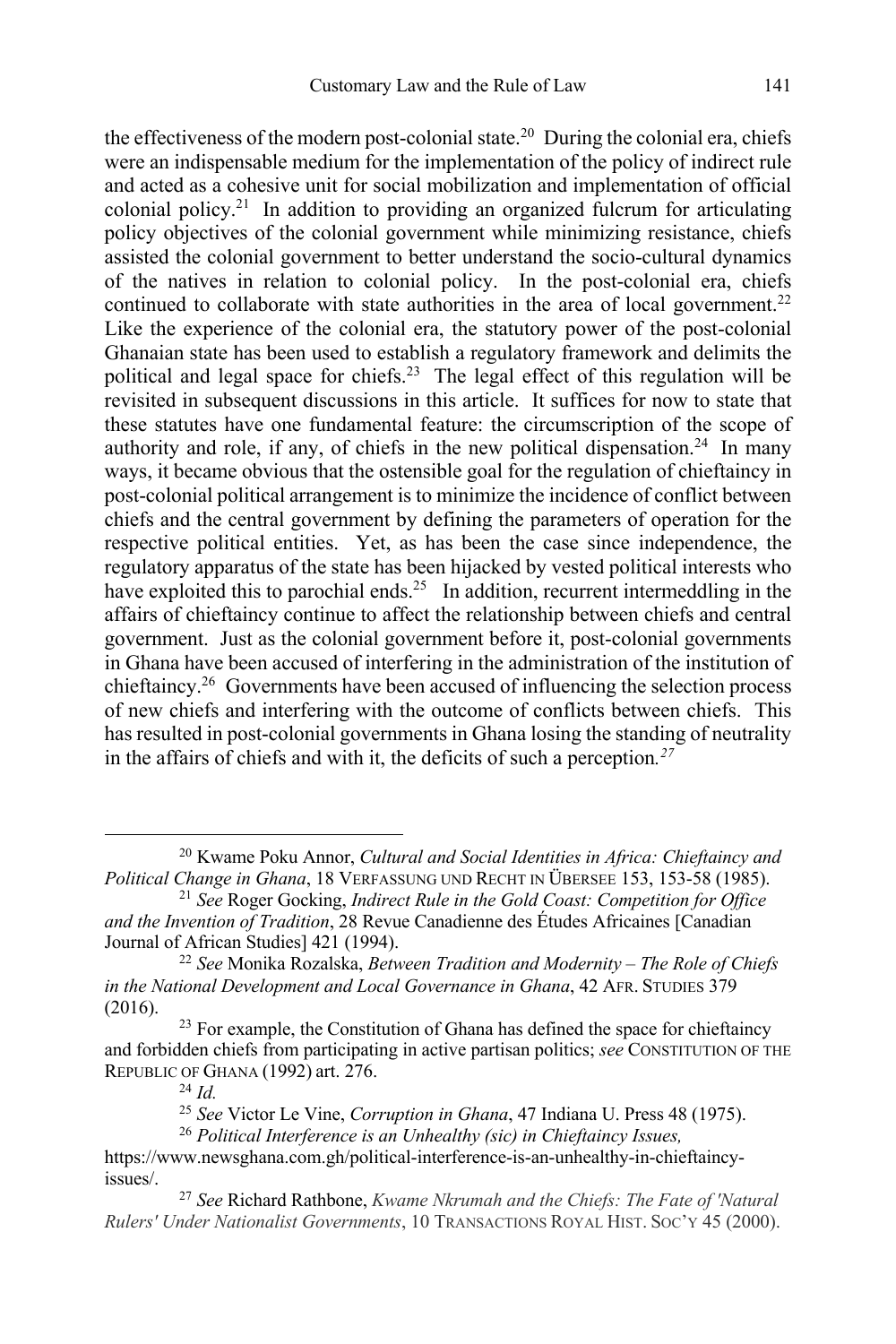It is significant to mention that the legal and political relationship model that exists between chiefs and the state reflects a continuing search for a viable form of engagement between the two sets of actors. As a pre-colonial authority, chieftaincy occupies a political space within which the state asserts an influence and control.28 Notwithstanding the general peace characteristic of their relationship, the fact that the political and economic power bases of chiefs have been removed or taken away has led to steep erosion in the authority of chiefs, and for that matter, animosity towards the modern state.<sup>29</sup> In some cases, chiefs have become nothing more than symbolic figureheads providing cultural leadership for their people and lacking any real legal or political authority to influence governance.<sup>30</sup> The political leadership of the chief has come to be exploited and "re-appropriated" by political actors of the modern state to promote selfish political objectives. In spite of these challenges undermining the institution's potency as a political force within the governance dynamic of the post-independent African state, arguments seeking to challenge the continuing importance of chieftaincy have generally failed to address the practical issues involved in any attempt at abolishing the institution.<sup>31</sup> Besides the virtual impossibility of phasing off the institution, the role of chiefs today remains extremely important to the modern Ghanaian state. Chiefs have acted as complementary agents of government playing important roles at the local level within the context of local government. Thus, not only is the issue of their abolishment daunting from a practical point of view, but it may in fact be considered undesirable to the ends of governance.<sup>32</sup>

## **III. THE NEW RULE OF LAW REALITY: SCOPE AND CONTEXT**

The 1992 constitution of Ghana introduced a governance framework anchored on a rule of law ethic.33 In addition to protecting the rights of citizens against the

<sup>28</sup> *See e.g.* CONSTITUTION OF THE REPUBLIC OF GHANA (1992) art. 270.

<sup>&</sup>lt;sup>29</sup> *Id.* at art. 174. The power of taxation has been vested in the legislative organ of government thereby depriving chiefs of the power to raise income and funds through taxation.

<sup>&</sup>lt;sup>30</sup> By a ruling of the Supreme Court of Ghana, a law which criminalized the failure to attend to the summons of chief was declared void as infringing the fundamental human rights citizens. *See Adjei-Ampofo v. Attorney-General and President of the National House of Chiefs* 2 SCGLR 1104 (2011); *see also* Chieftaincy Act § 63(d) (2008). 31 Rathbone, *supra* note 13.

<sup>&</sup>lt;sup>32</sup> It has been the practice for the regular courts to consult chiefs on the meaning of specific customary laws as they go about their interpretive responsibilities. This provides a mutuality of opportunity for the courts and the institution of chieftaincy to progressively develop customary law in an incremental but pragmatic way. *See Badu v. Boakye*, GLR 283, 288-89, (1975) (Ghana); *Billa v. Salifu*, 2 GLR 87, 91-92 (1971) (Ghana).

<sup>&</sup>lt;sup>33</sup> The concept of the rule of law has been said to imply a number of things with different authors having been said to mean or imply different things when they used the term. Part of the problem could be the multi-layered conceptual character of the rule of law under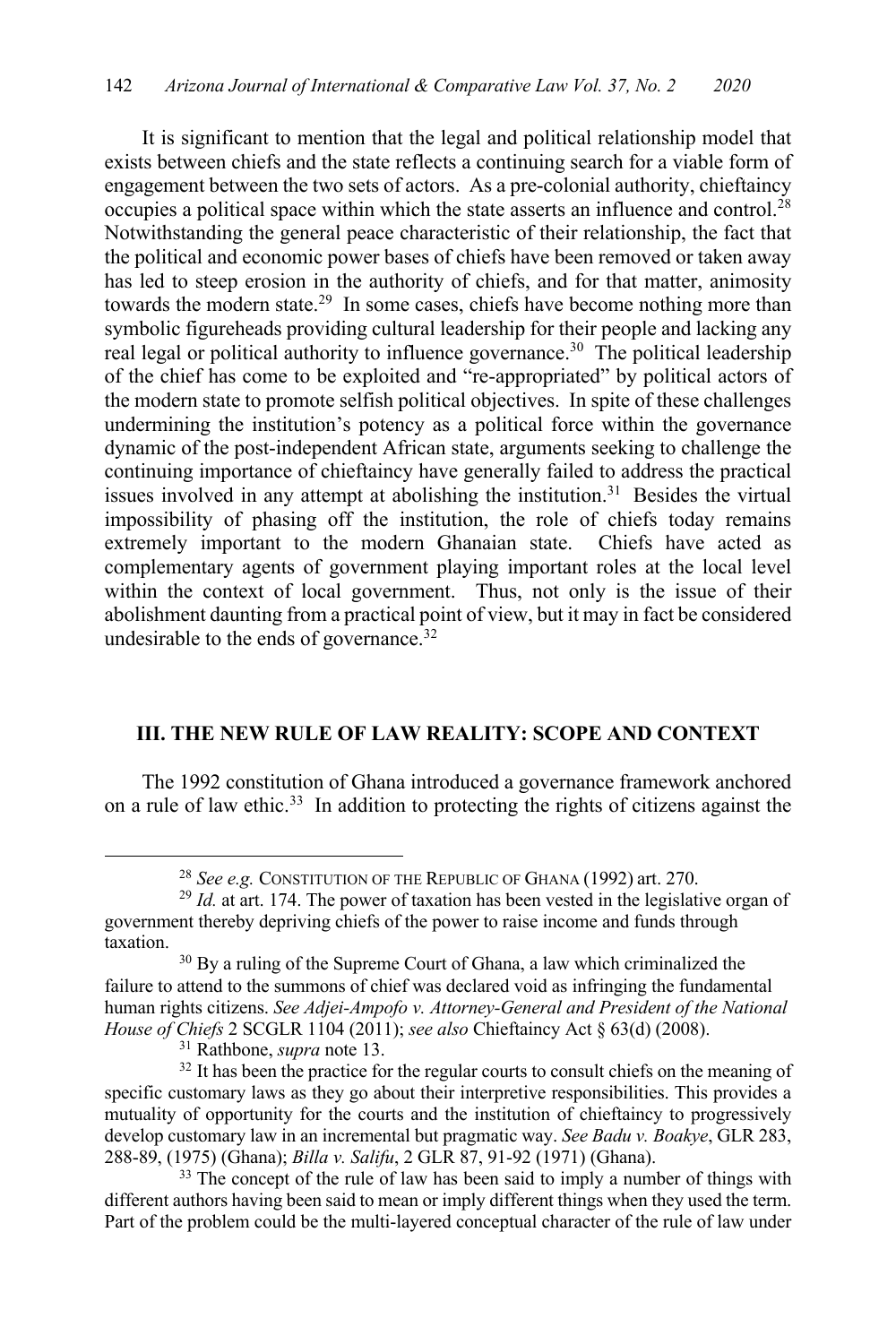larger political establishment, the new rule of law was also designed to play the key role of standardizing disparate systems, rules, and institutional heritage operating together within a uni-lineal political framework. Consequently, the constitution instituted certain core governance values such as accountability, equality/nondiscrimination, certainty, in rules and fairness in adjudication as abroad constitutional baselines.

These constitutional mores were broadly derived from the concept of the rule of law which essentially advocated the supremacy of law over human actor preferences in the governance of a given state.<sup>34</sup> The chief proponent of this theory has been A.V. Dicey who laid down the broad outlines of the concept through which he insisted that the best means of securing the liberty of the citizens is to elevate the law above the arbitrary decisions of state officials.<sup>35</sup> In a subsequent elaboration on Dicey's position, which has been said to be limited to the formal characteristics of constitutional government or the *Reschtsstaat*, <sup>36</sup> Lon Fuller listed eight criteria by which a given legal system can be said to be characterized by the rule of law namely: clarity, stability, publicity, congruence between declared rules and acts of administrators, non-contradictoriness, generality, non-retroactivity, and capability

which the concept implies different things at different levels. This is in addition to the politically opportunistic uses of the term both in development circles and governance reform in general. *See* Thomas Carothers, *The Many Agendas of Rule of Law Reform in Latin America*, in RULE OF LAW IN LATIN AMERICA: THE INTERNATIONAL PROMOTION OF JUDICIAL REFORM 4-15 (Pilar Domingo & Rachel Siedar eds., INST. OF LATIN AM. STUDIES 2001); Frank Upham, *Mythmaking in the Rule of Law Orthodoxy* (Carnegie Endowment for International Peace,Working Paper No. 30, 2002). 34 *See* A. V. DICEY, INTRODUCTION TO THE STUDY OF THE LAW OF THE

CONSTITUTION (8th ed. 1915).

<sup>35</sup> *Id*.; *see also* Aristotle, THE POLITICS 142-143 (T.A. Sinclair trans., book III, part 16 1962) wherein he noted, "He who asks Law to rule is asking God and Intelligence and no others to rule; while he who asks for the rule of a human being is bringing in a wild beast. . . . In law you have intellect without passions."; Alvaro Santos, *The World Bank Uses of the "Rule Of Law" Promise in Economic Development*, in GEORGETON LAW FACULTY PUBLICATIONS AND OTHER WORKS (2006); Alvaro Santos, *The World Bank's Uses of the "Rule of Law" Promise in Economic Development*, in THE NEW LAW AND ECONOMIC DEVELOPMENT: A CRITICAL APPRAISAL 253-300 (David Trubek & Alvaro Santos eds., CAMBRIDGE UNIV. PRESS 2006).

<sup>&</sup>lt;sup>36</sup> Svend-Erik Skaaning, WHAT EXPLAINS RESPECT FOR THE RULE OF LAW? EVIDENCE FROM A CROSS-NATIONAL ANALYSIS OF STRUCTURAL CONDITIONS (66 MPSA ANNUAL NATIONAL CONFERENCE 2008). *Rechtsstaat.* (German: *Rechtsstaat*) is a doctrine in continental European legal thinking, originally borrowed from German jurisprudence, that can be translated as "legal state," "state of law," "state of justice," "state of rights," or "state based on justice and integrity." It is a "constitutional state" in which the exercise of governmental power is constrained by the law and is often tied to the Anglo-American concept of the rule of law, but differs from it in that it also emphasizes what is just (i.e., a concept of moral rightness based on ethics, rationality, law, natural law, religion, or equity). Thus, it is the opposite of *Obrigkeitsstaat* (a state based on the arbitrary use of power). Rechtsstaat, WIKIPEDIA, http://en.wikipedia.org/wiki/Rechtsstaat (last visited Oct. 6, 2014).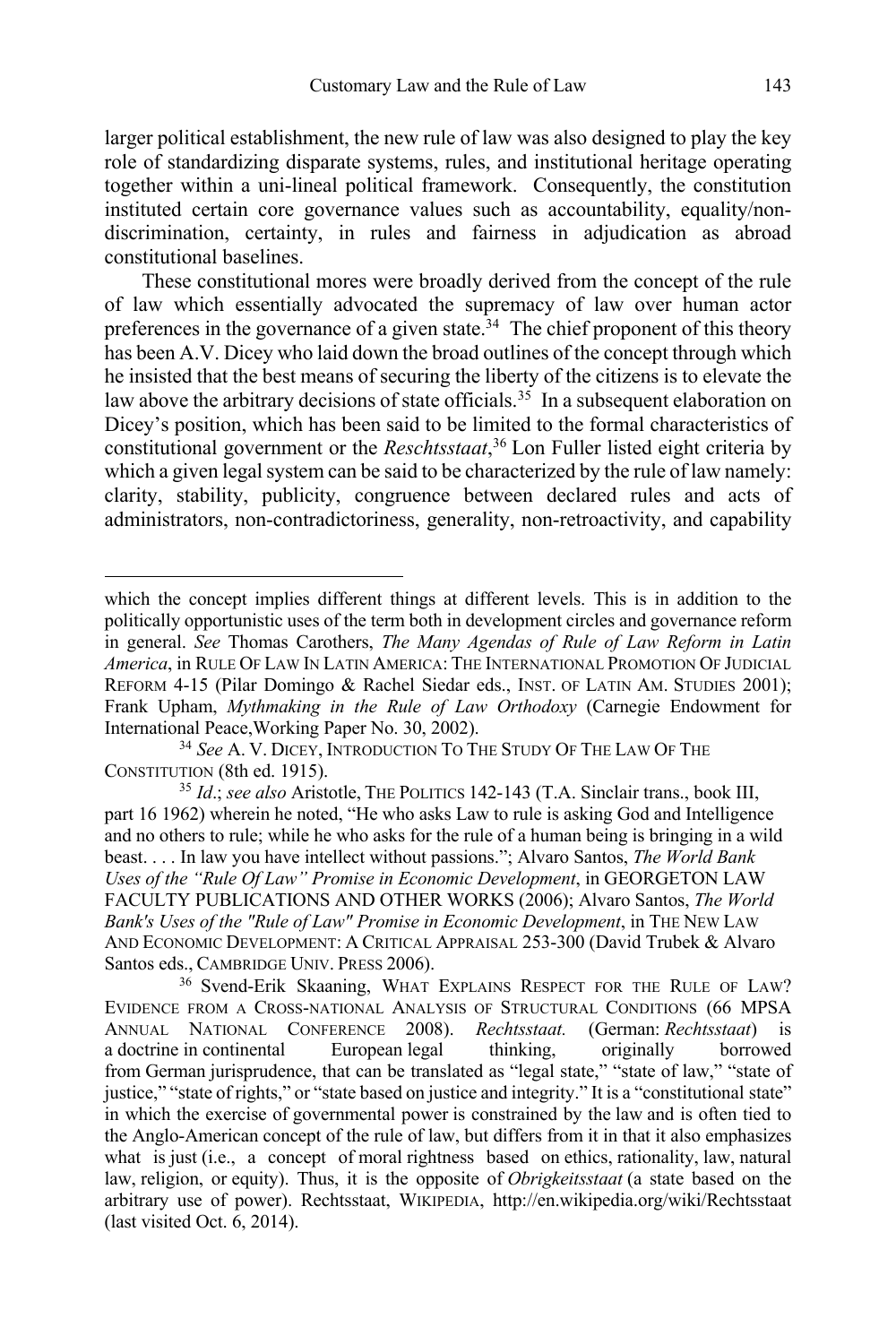of compliance.37 The interactive effect of these features in any given legal system was understood to promote an overall protection of the rights of the individual and guarantee his liberties against the political establishment. 38 In this regard, the formal characteristics of the rule of law reinforced the binary distinction between the individual as the repository of rights on the one hand, and the state as the trustee of legal and political authority on the other. Thus, while the formal characteristics of the concept address the key issues of individual rights and liberty, the rule of law has come to symbolize more than a compendium of formal rules governing citizengovernment engagement, but also a value-laden theoretical framework in which governance is expected to meet certain basic and minimum standards of behavior.39 In his normative political work, Rawls argues that the rule of law is part of his theory of justice.40 His argument that the effectiveness of the formal characteristics will invariably result in the advancement of the ends of justice follows from an admission that each of the formal elements of the concept contains minimum normative standards. In this vein, one can view the formal characteristics of the rule of law as broad dictates whose application are designed to promote certain normative outcomes.

The adoption of the rule of law as a foundational concept under the 1992 constitution is ostensibly influenced by the wanton abuse of power and individual rights by the regimes of the past, especially those of the military era. These regimes were particularly characterized by disregard for due process, human rights abuses, autocratic suppression of the law, and arbitrariness in the distribution of rights and punishments, as well as marked uncertainties in legal entitlements and liabilities. It is significant to state the fact that these experiences tended to perpetuate a certain counter-ethic in which compliance with due process was routinely considered an obstacle to be negotiated, if not avoided altogether, in the decision-making process.41

On the other hand, the success or failure of the rule of law in a given country depends on a number of context dependent variables. For example, it has been argued that while the theory may have its own internally consistent principles capable of cross-national application, its effectiveness depends on the functioning of the legal system and a host of other factors.<sup>42</sup> Thus, the operation of a weak legal

concept. Indeed, Max Weber's work on legal rationality typifies the comparative differences and approaches to the notion of the rule of law and how different societies/countries deal with the law and compliance in general.

<sup>&</sup>lt;sup>37</sup> LON FULLER, THE MORALITY OF LAW (2nd ed., Yale Univ. Press. 1969).

<sup>38</sup> DICEY, *supra* note 34, at 13.

<sup>&</sup>lt;sup>39</sup> JOSEPH RAZ, THE RULE OF LAW AND ITS VIRTUE IN THE AUTHORITY OF LAW: ESSAYS ON LAW AND MORTALITY(Oxford Univ. Press 1979).

<sup>&</sup>lt;sup>40</sup> JOHN RAWLS, A THEORY OF JUSTICE (Harvard Univ. Press 1971).

<sup>&</sup>lt;sup>41</sup> The experiences during Ghana's military regimes saw the triumph of impunity by persons in authority and other public actors. With the inception of constitutional rule, these actors often saw the rule of law as an obstacle and it is commonplace for both culprits and victims to negotiate their rights/duties and interests when it matters rather than articulating or upholding them in given cases.<br><sup>42</sup> The theory of the rule of law has always been known to be a culturally dependent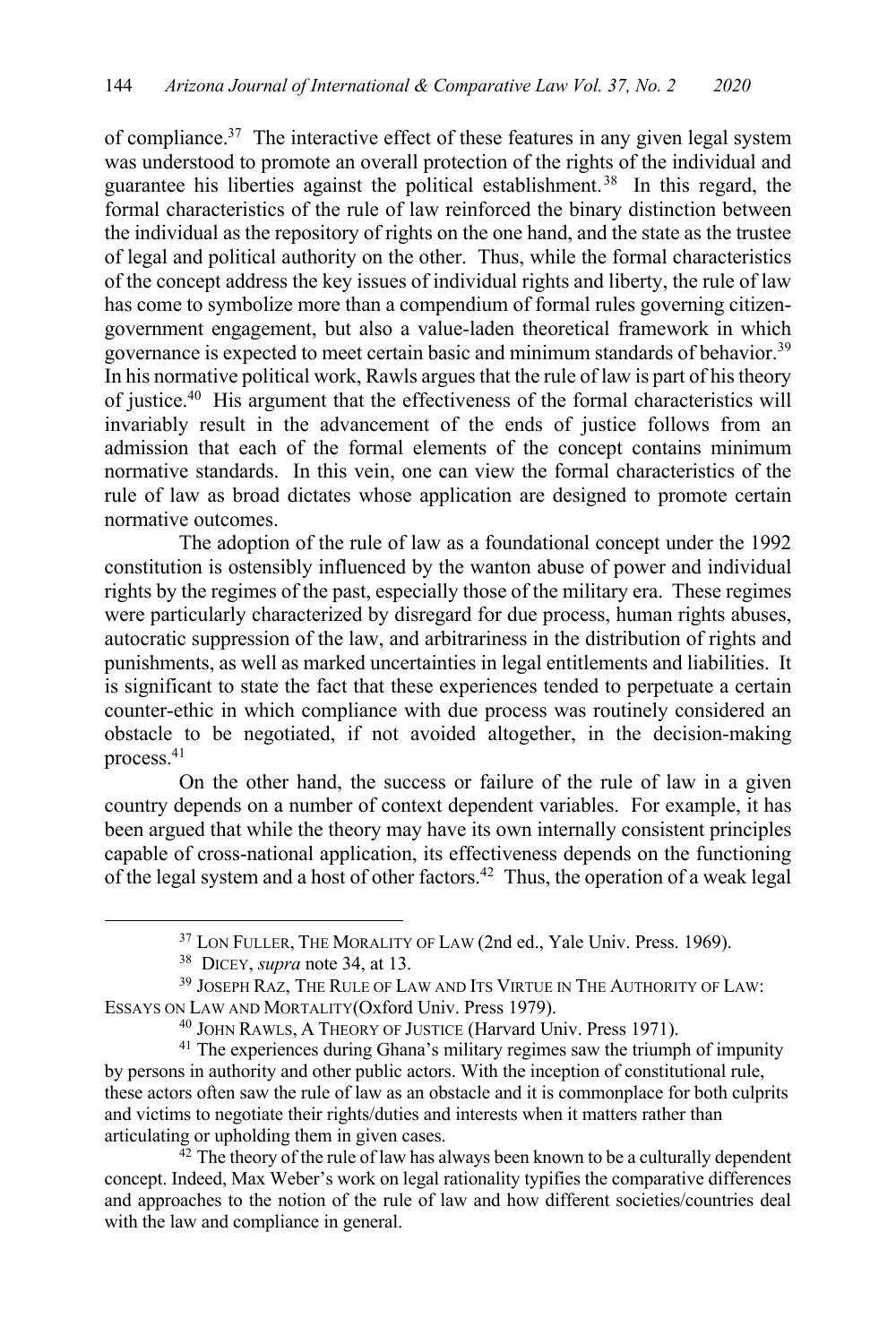system will invariably lead to responses from citizens whose effect will ultimately lead to the sidelining of the legal system to the point of oblivion. Tamanaha was apt when he asserted that

> When the background conditions that support legal systems are woefully inadequate, as is the case in many development contexts, the legal system will be dysfunctional, reform efforts will be stymied, and the populace will avoid or despise the legal system. As one development practitioner in Africa noted, more "than 80 to 90 percent of day-to-day disputes in Africa are said to be resolved through non-state systems such as traditional authorities" (Piron 2006, 291). The UK Department for International Development estimates that "in many developing countries traditional or customary legal systems account for 80% of total cases" (Golub 2006, 118). This might well be an understatement…

Thus while the rule of law can generally promote a degree of attachment to the state and its institutions, inherent weaknesses in institutions tasked with the implementation of the mandate can lead to alienation from that system and whatever public goods it promises.<sup>43</sup> The failure of legal institutions to uphold the dictates of the rule of law creates a situation in which these institutions lose the bases of their authority as they assume the impression of being capricious and generally illegitimate.44 In the case of legal systems, institutions tasked with the mandate of delivering on rights protection and punishments of wrongs tend to lose the trust and confidence of the public in terms of their capacity to interface the citizen-state relationship and defend the law in that equation.<sup>45</sup>

As mentioned earlier, however, there are different understandings and approaches to the concept of the rule of law. Santos identifies four different conceptions of the rule of law classified around distinctions between antinomies.<sup>46</sup> His classifications revolved around distinctions between the institutional and substantive on one hand, and instrumental and intrinsic conceptions on the other. In his view, the institutional conception of the rule of law is concerned with the efficacy of a system of rules. As developed by Raz, this leg of Santos' classification harbors sub-components and further implies the fact that governmental actions should be authorized by law and also that the law should provide a guiding authoritative framework around which people will order their lives.  $47$  The

<sup>43</sup> *See* Timothy Basely & Maitreesh Ghatak, *Public Goods and Economic Development*, UNDERSTANDING POVERTY (Oxford Univ. Press 2006), (prepared for Polices for Poverty Alleviation).

<sup>44</sup> Lauren Benton, *Not Just a Concept: Institutions and the "Rule of Law,"* 68 J. ASIAN STUDIES 117 (2009).

<sup>45</sup> *Id.*

<sup>46</sup> Santos, *supra* note 35.

<sup>47</sup> Aleardo Zanghellini, *The Foundations of the Rule of Law*, 28 YALE J. L. & HUMAN. 213, 217 (2016).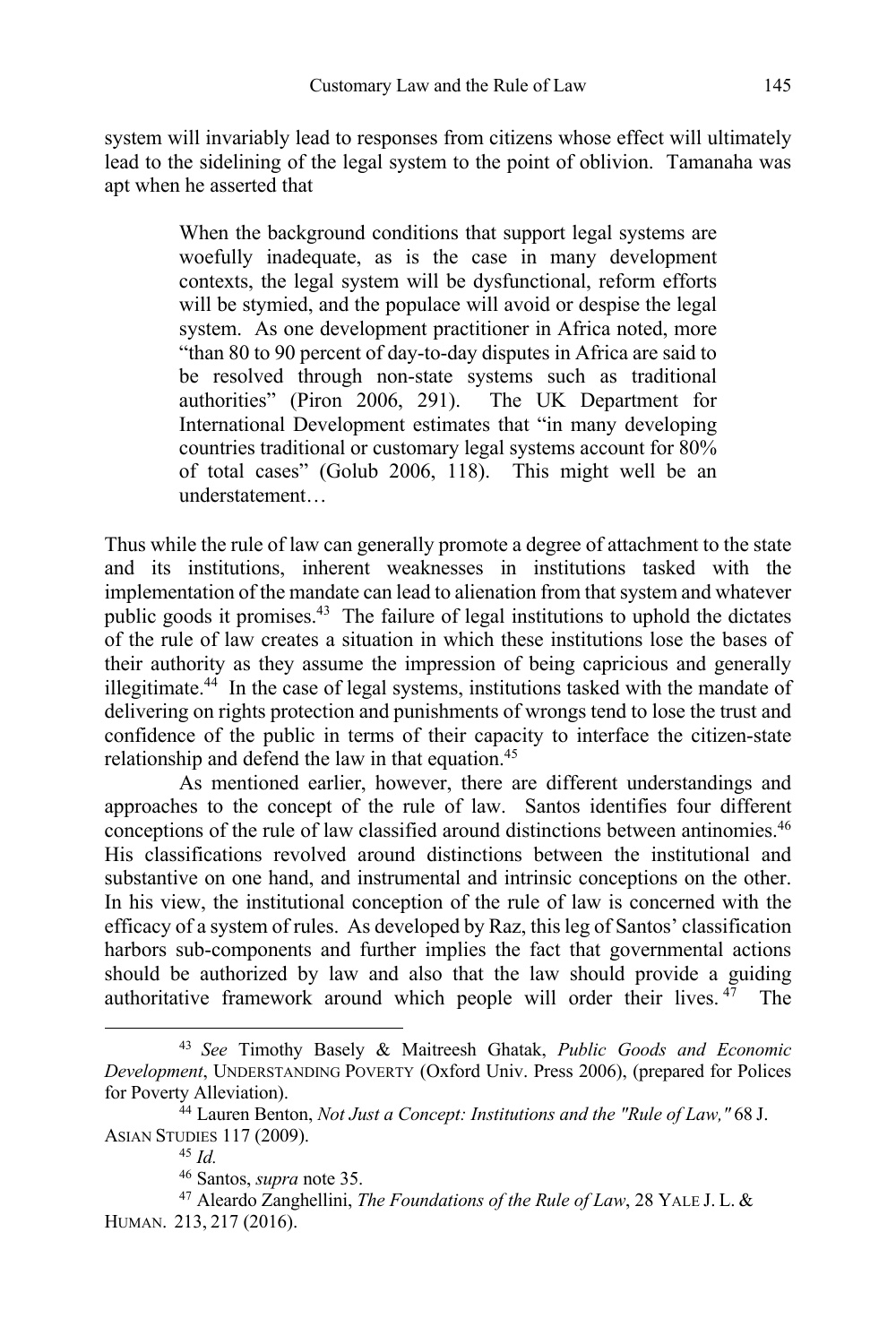substantive conception of the rule of law goes beyond the institutional conception and requires the prevalence of certain rights as minimum guarantees of good governance. In this regard, the substantive conception of the rule of law is valueoriented and asserts the inherence of certain rights in a legal system built on the rule of law. Armatya Sen<sup>48</sup> articulates a version of the substantive aspect of the rule of law characterized as intrinsic by Santos which states that a legal system should be assessed by the extent to which it permits the expression and enjoyment of peoples' rights. 49 Writing from a developmental perspective, Sen advocates an understanding of the concept of development in which legal and economic development are not only considered reconcilable but also that they are integrally related to each other.<sup>50</sup> Appreciating Sen's conception of the rule of law as a variable of development is vital to an understanding of the law and development mix in Ghana relative especially to the complexities of law reform efforts and legal pluralism.<sup>51</sup> The fact that key failures in the enforcement of customary law impacts the development prospects of large sections of the adherents of this law is a reality that can hardly be overemphasized.<sup>52</sup> In a report issued by the World Bank, the Bank noted that:

> The rule of law is essential to equitable economic development and sustainable poverty reduction. Weak legal and judicial systems undermine the fight against on many fronts: They divert investment to markets with more predictable rule-based environments, deprive important sectors of the use of productive assets and mute the voice of citizens in the decision-making process. Vulnerable individuals, including women and children, are unprotected from violence and other forms of abuse that exacerbate inequalities. Ineffectual enforcement of laws engenders environmental degradation, corruption, money laundering, and other problems that burden people and economies

<sup>48</sup> Amartya Sen, *What is the Role of Legal and Judicial Reform in the Development Process?* (World Bank 2000), siteresources.worldbank

<sup>.</sup>org/INTLAWJUSTINST/Resources/legalandjudicial.pdf (lecture delivered at the first World Bank conference on Comprehensive Legal and Judicial Development, Wash. D.C.).

<sup>49</sup> *Id.*

<sup>50</sup> *Id.*

<sup>51</sup> Peer Zumbansen, *The Rule of Law, Legal Pluralism, and Challenges to a Western-Centric View: Some Very Preliminary Observations*, (Osgoode Hall Law School Legal Studies Research Paper Series, Paper No.2017-05),

https://digitalcommons.osgoode.yorku.ca/cgi/viewcontent.cgi?article=1197&context=olsrp s; *see also* Kevin E. Davis & Michael Trebilcock, *The Relationship Between Law and Development: Optimists Versus Skeptics*, 56 AM.J. COMP. L. 895 (2008).

<sup>52</sup> Pluralist systems like Ghana's are fundamentally characterized by large sections of the populace living under customary law and accordingly, a failure of that system to effectively cater to the needs of these people leads to a situation of exclusion.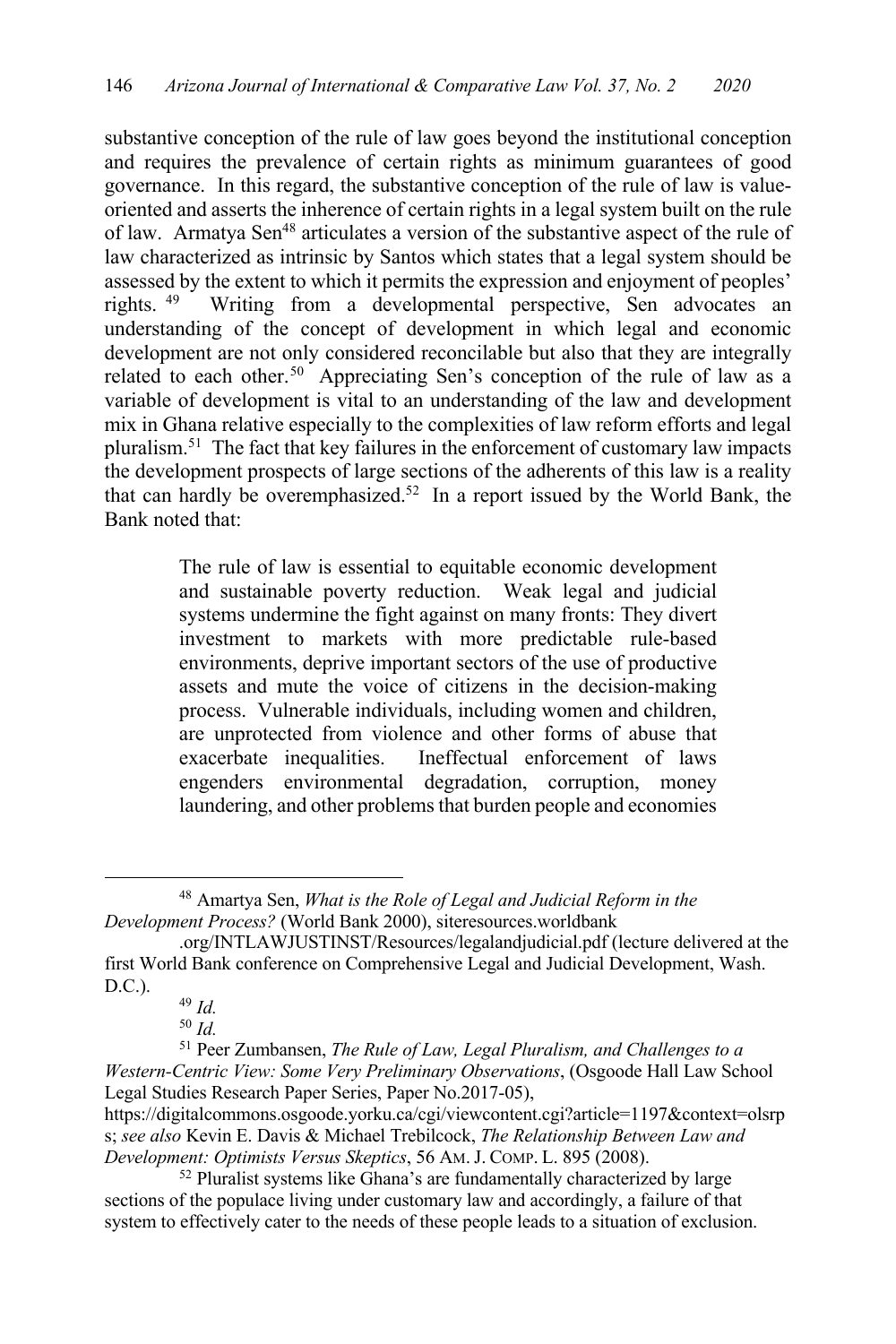around the world.53

The Bank's conception of the rule of law is central to its lending and development assistance policy<sup>54</sup> But beyond that, its understanding of the interplay between the rule of law and economic development challenges Ghanaian jurists into a paradigm shift in their construction of the role and application of customary law in legal developmental context. Inherent weaknesses in the application of the law within the broader legal system can significantly undermine the developmental prospects of its subjects. Maximizing the gains of the rule of law involves mainstreaming the application of the customary law in its conception, framing, and articulation. This subject will be discussed throughout this article.

#### **IV. CUSTOMARY LAW AND THE CONSTITUTIONAL RULE OF LAW**

Considering the operation of customary law within the prism of the rule of law politic is utterly important to an understanding of the future role and stability of customary law within the Ghanaian legal system. As previously discussed, the operation of the rule of law in Ghana establishes a system-wide normative framework for an articulation of the rules and values advanced by the laws guaranteed under the plural regime of the 1992 constitution. 55 In this regard therefore, not only does the rule of law provide a benchmark for ascertaining standards of propriety in issues of governance and legality, but also the concept forces a rethink of evolving legal relations and relationships within the context of legal pluralism in new and developing legal systems.<sup>56</sup>

Given the fact that legally plural regimes incorporate disparate sub-units of law with diverse orientations, philosophies, and origins in one systemic structure, the installation of regulatory systems has always been an integral aspect of regimes operating legal pluralism.57 In the case of Ghana, the 1992 constitution guaranteed customary law in the context of its own superior norms as well as those of the other legal sub-units such as the common law.58 Many of these values are expressed in the concept of the rule of law and include the principles of legal certainty, nonretroactivity, natural justice, rules against bias, as well as equality before the law.<sup>59</sup> Notwithstanding the fact that customary law can be said to be reconcilable with

<sup>53</sup> WORLD BANK ANNUAL REPORT 77 (2002).

<sup>54</sup> Santos, *supra* note 35.

<sup>55</sup> *See, e.g.*, CONSTITUTION OF THE REPUBLIC OF GHANA (1992) art. 11.

<sup>56</sup> The 1992 constitution establishes a regime anchored on the rule of law and promotes such principles as legal equality and human rights. Yet the constitution equally contains provisions which states that rules of custom that dehumanize people are liable to being struck down and repealed as being unconstitutional and this creates continuing tension between broad constitutional and statutory norms and customary rules of law. CONSTITUTION OF THE REPUBLIC OF GHANA (1992). 57 *See e.g*. *id.* at art. 26(2).

<sup>58</sup> *Id.* at art. 11.

<sup>59</sup> DICEY, *supra* note 34, at 1.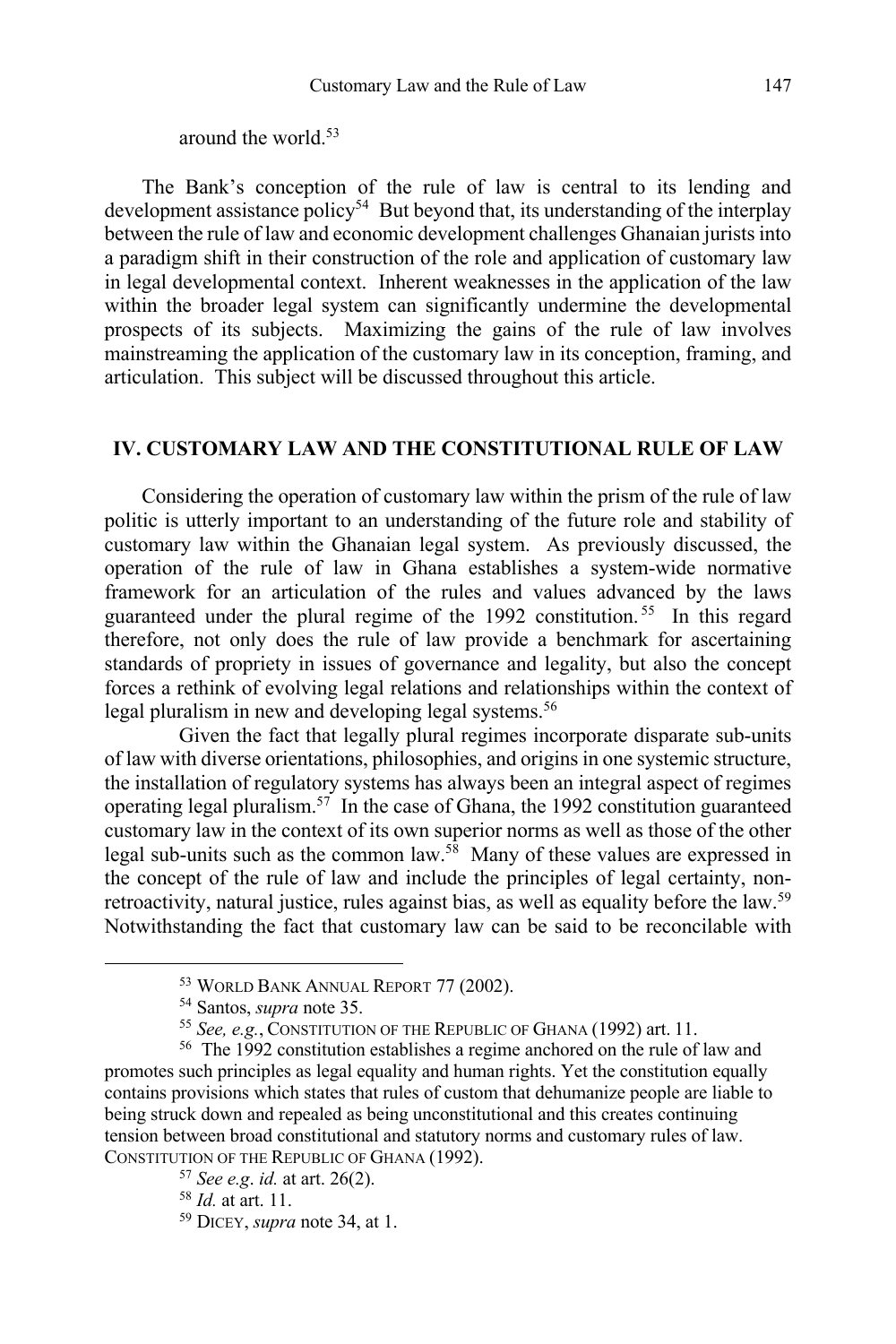these principles and values broadly speaking, the application of constitutional values in specific cases can have a significant effect on the efficacy of customary law within a pluralistic legal regime. More importantly however, the application of substantive constitutional values as barometers has served to undermine the claim to protective insularity within the Ghanaian legal system.<sup>60</sup> In other words, the application of "invalidating clauses" within the constitution has had such an intrusive effect on the operation of the customary law and subjected its development to the overall constitutional and statutory regime.<sup>61</sup> The absence of active reform mechanisms routinely applied on the basis of need has implied that customary law reform has lagged behind the constitutional standards and expectations.<sup>62</sup>

For example, under article 19(11), the 1992 constitution prohibits the enforcement of any law which seeks to punish a person for an offence unless the law, together with the prescribed penalty, is in writing.<sup>63</sup> Given the generally oral character of customary law, and the claim to internal systemic coherence within that body of law, it stands to argue that the most audacious effect of this provision is to outlaw and invalidate all customary offences to the extent that they seek to impose penalties or sanctions for the breaches of those offences.64 Legal realists and followers of Maine<sup>65</sup> will invariably discount the effect of this provision by drawing

<sup>62</sup> *See* CONSTITUTION OF THE REPUBLIC OF GHANA (1992) art. 11(3); *See* Janine Ubink, *The Quest for Customary Law in African State Court*, in THE FUTURE OF AFRICAN CUSTOMARY LAW 83 (Jeanmarie Fenrich, Paolo Galizzi & Tracy E. Higgins eds., Cambridge Univ. Press 2011) (Where she defines customary laws as embodying a minimum of two elements namely (1) a fixed line of behavior, and (2) normative moment. This definition which represents the generality of scholarly position on the conceptual character of customary law is precisely the difficulty with the issue of customary law reform. For a revised law to therefore gain the force of law it must not only be changed through the contemplated medium of change but must also pass the test of repetitive compliance and application); *see also* Charles Ogwurike, *The Source and Authority of African Customary Law,* 3 UNIV. GHANA L. J. 11, 17 (1966) ("these rules of traditional customs which are discoverable by judicial inquiry and which are enforceable because they are acceptable as conforming to what ought to be the current values in society.").<br><sup>63</sup> CONSTITUTION OF THE REPUBLIC OF GHANA (1992) art. 19(11).

<sup>64</sup> *Id.*

<sup>65</sup> *See* ANTONY ALLOT & GORDON WOODMAN, PEOPLE'S LAW AND STATE LAW: THE BELLAGIO PAPERS (Foris Publication 1985) (A big community of scholars who chide and are opposed to the codification of customary law has formed, especially in circumstances where the said codified rules do not coincide with the relevant practice); Jacques Vanderlinden, *Return to Legal Pluralsim: Twenty Years Later*, 21 J. LEGAL PLURALISM UNOFFICIAL L. 149 (1989); John Grifiths, *What is Legal Pluralism?* 18 J. LEGAL PLURALISM & UNOFFICIAL L. 1 (1986); Boaventura de Sousa Santos, *Law: A Map of Misreading: Towards a Postmodern Conception of Law*, 14 J. L. & SOC'Y 279 (1987); Bradford w. Morse & Gordon R. Woodman, *How State Courts Create Customary Law in Ghana and Nigeria*, in INDEGENOUS LAW AND THE STATE, (Foris Publication 1988); Gordon R. Woodman, *Judicial Development of Customary Law: The Case of Marriage Law in* 

<sup>60</sup> Mikano E. Kiye, *The Repugnancy and Incompatibility Tests and Customary Law in Anglophone Cameroon*, 15 AFR. STUDIES. Q. 85 (2015); *see also* Victor Essien, *Sources of Law in Ghana*, 24 J. BLACK STUDIES 246 (1994).

<sup>61</sup> *See generally* Kiye, *supra* note 60, at 88.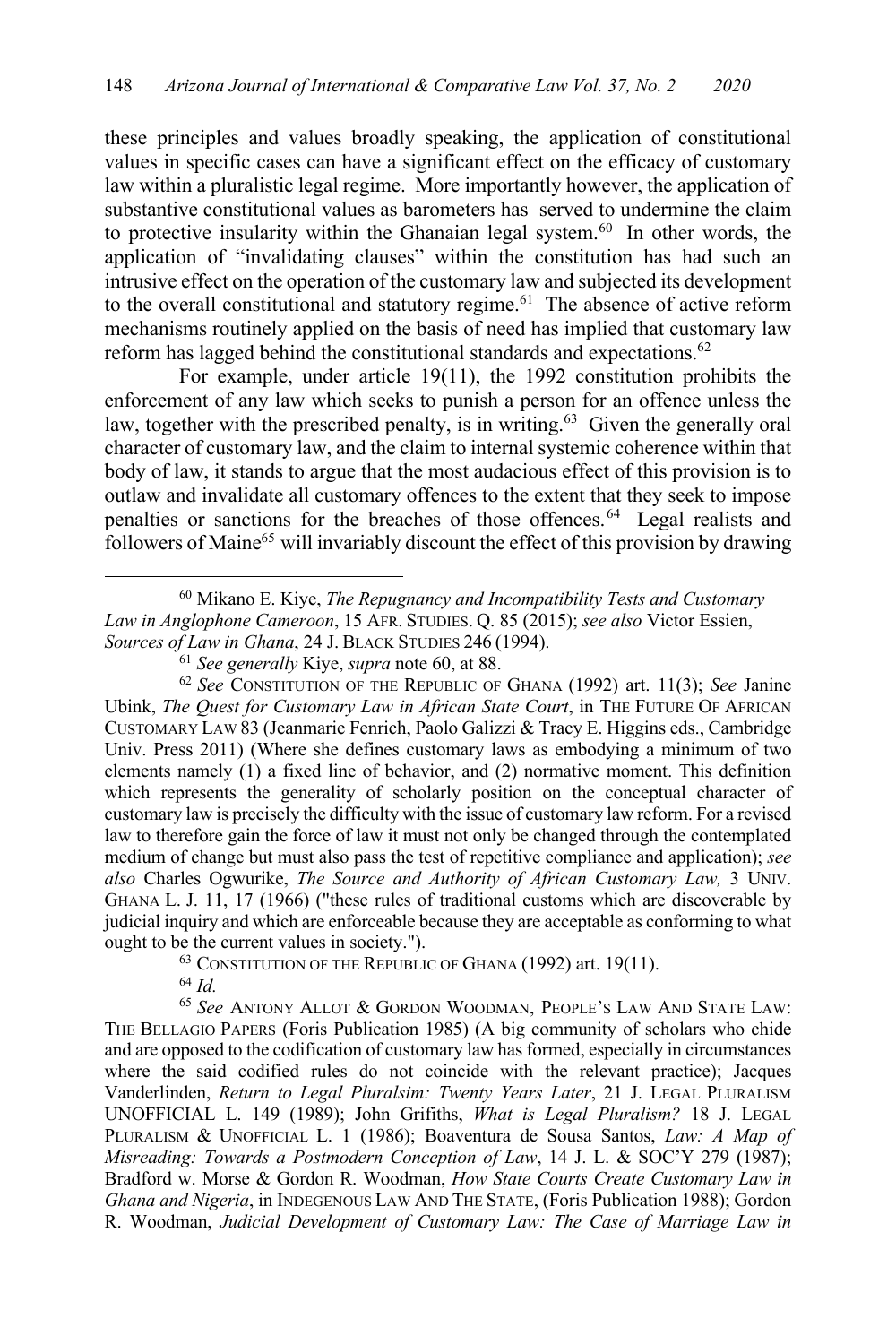attention to the fact that such a provision can only reinforce the gap between theory and practice of customary law. In this regard, these realists will argue that while the courts will declare as invalid any such custom coming before them, these customary rules will continue to enjoy acceptance and enforcement on the ground as chiefs and the people will uphold it without the necessity of a formal declaration by any court. While this position may be undoubtedly true given the reality of structural dualism at the very local level, it is important to state that the constitution's adoption of Hinz's <sup>66</sup> strong, regulated dualism in this regard represents a big signal to the need in Ghana to harmonize the operation of customary law with the modern state law for at least two fundamental reasons. First, harmonization through integration has the benefit of maximizing or optimizing the enforcement of customary law. By incorporating customary law within the mainstream enforcement structures of state law, the state prioritizes customary law in both its articulation and impact. $67$ 

Second, harmonization can effectively aid the development of the law through judicial application and the employment of reform initiatives applicable to state law. The reality of courts having shown marked reticence to gain a deep insight or understanding of the customary law relative to the modern state law can be addressed by harmonizing the operation and administration of the customary law with modern state law.<sup>68</sup> A major critique of the codification and restatement project has been the fear of customary law becoming ossified and frozen in time.<sup>69</sup> It is argued that since there is no instrumental mode of deliberately updating the customary law when codified, reform efforts through codification would destroy the prospects of a flexible evolution through traditional systems and processes.<sup>70</sup> The fear of ossification has provided a powerful pedestal for a rejection of any attempt at formalizing or mainstreaming customary law through conventional state

*Ghana and Nigeria*, 14 U. GHANA L. J. 115 (1977); Terence Ranger, *The Invention of Tradition in Colonial Africa* in THE INVENTION OF TRADITION 211, 251 (Eric Hobsbawm & Terence Ranger eds., Cambridge Univ. Press 1983); Chuma Himonga, *The Future of Living Customary Law in African Legal Systems in the 21st Century and Beyond With Special Reference to South Africa*, in THE FUTURE OF AFRICAN CUSTOMARY LAW (Jeanmarie Fenrich, Paolo Galizzi & Tracy E. Higgins eds., Cambridge Univ. Press 2011).

<sup>66</sup> Hinz*, supra* note 6, at 4.

<sup>67</sup> *See* Buluma Bwire, *Integration of African Customary Legal Concepts Into Modern Law: Restorative Justice: A Kenyan Example*, 9 SOCIETIES, MDPIOPEN ACCESS J. https://ideas.repec.org/a/gamjsoctx/v9y2019i1p17-

d210645.html (Because of the effectiveness of institutions of state in the enforcement of modern state laws, mainstreaming customary law only allows the enforcement of the law *pari passu* customary law in their respective breaches).

<sup>68</sup> *See* Lessons from Land Administration Project: A Review of Project Performance Assessments, https://ieg.worldbankgroup.org/evaluations/

lessons-land-administration-projects-review-project-performance-assessments (Mar. 21, 2016), Some degree of harmonization, albeit very shallow, has been undertaken by the World Bank through the Land Administration Program (LAP) in Ghana).

<sup>69</sup> *See generally* Evadne Grant, *Human Rights, Cultural Diversity and Customary Law in South Africa*, 50 J. OF AFRICAN L. 2 (2006). <sup>70</sup> *Id.*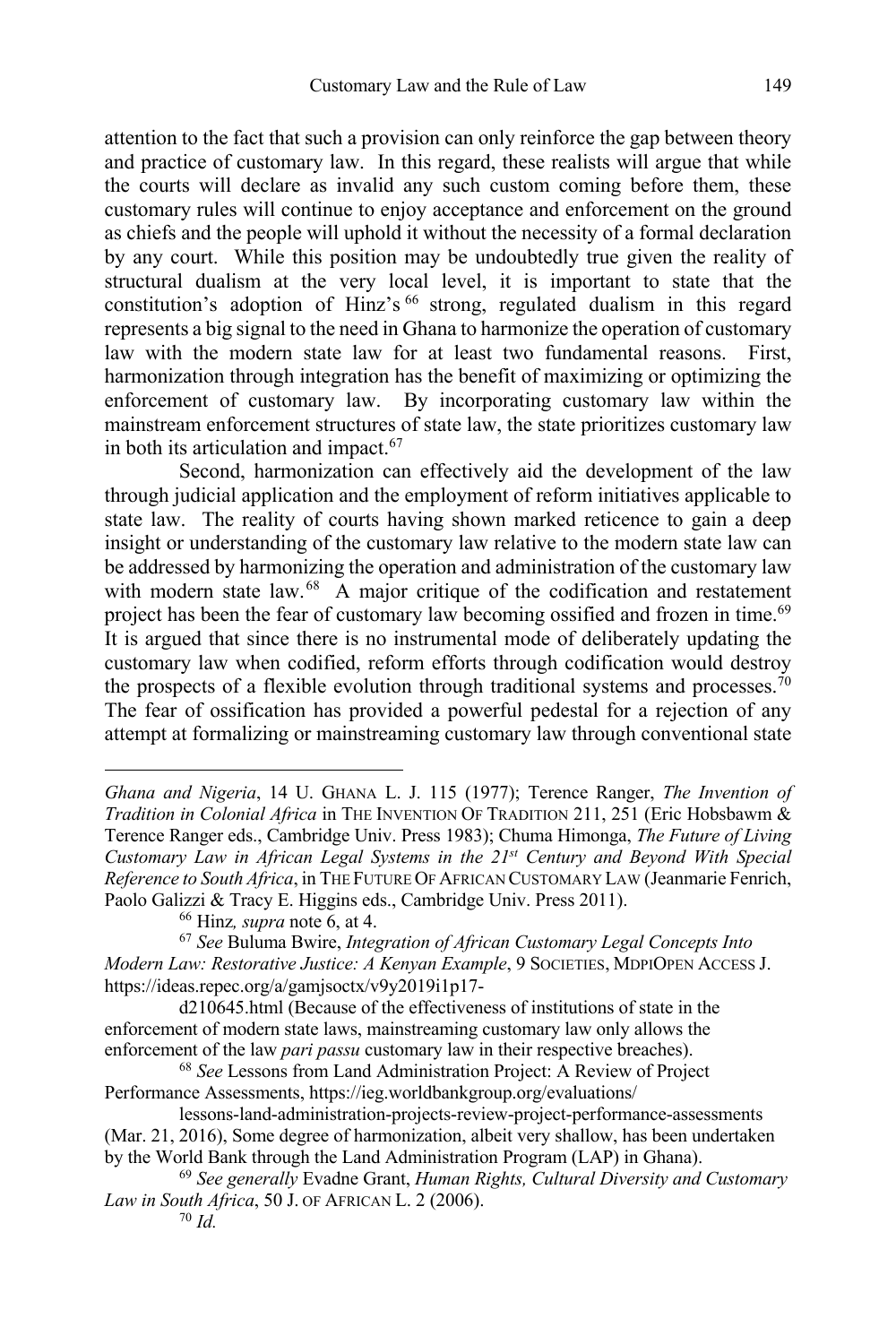structures and institutions.<sup>71</sup> Yet the paucity of alternative models offered to deal with the issue of sub-optimality law compels a deeper review of the current approach. On the other hand, reform difficulties of customary law should force us to examine the relative impact of systemic dualism on the enforcement of customary law relative to other laws. In this regard, the persistence of structural insularity of customary law within Ghana's legal pluralism reflects the tension between various reform models and uncertainties the choices made between these models.

As argued earlier, the current arrangement reinforces a subsidiarity of customary law, but more critically, weakens its overall claim to being a source of law. Thus, in spite of the fact that the constitution guarantees the place of customary law within the framework of rules contained in it, a claimant seeking to enforce his rights under any specific rule of customary law under the constitution must still go through processes that resemble the colonial scenario of repugnancy. For example, a claimant appearing in a court of law seeking to enforce a specific rule of custom must be able to prove the following: (1) that the rule of law is indeed a customary rule of law; and more critically (2) that not only is it the personal law of all parties to the suit, but also that it informed the basis of the transaction or subject matter of the dispute.<sup>72</sup> These standards of enforcement invariably ratchet up the obligations incumbent on a party seeking to rely on customary law in a given case. In more than one case, the parallel existence of customary law with other legal sub-units within the pluralist regime of Ghana might have encouraged this state of affairs.<sup>73</sup> This situation might have been accentuated by the complex historical evolution of customary law and the regime's own failure to adopt a workable model for its development. On the other hand, some will argue that this situation was inevitable. While we speak of customary law as if it were a unified field of law and homogenous in character, the reality is that that body of law is a disaggregated and highly diverse area whose disparate operations and underlying philosophies make it harder, if not impossible, to construct a united and coherent '"national" development orientation in the absence of deliberate state intervention.<sup>74</sup>

when it defined that body of law as the law applicable to "the rules of law, which by custom are applicable to particular communities in Ghana." CONSTITUTION OF THE REPUBLIC OF GHANA (1992). The multiplicity of laws applicable to the various communities in Ghana makes the ascertainment and application of customary law in Ghana a rather daunting exercise.

<sup>71</sup> *Id.*

<sup>72</sup> Essien, *supra* note 60, at 256.

<sup>73</sup> For example, Article 11 of the constitution defines the common law of Ghana as embedding customary law thereby both reinforcing and diminishing the effect of customary law at one and the same time. CONSTITUTION OF THE REPUBLIC OF GHANA (1992) art. 11. In one sense, the treatment of common law as customary law should make its application easier but given the confusion and lack of understanding characterizing its application, customary law has nearly always been ignored in the application of the common law in Ghana.<br><sup>74</sup> The constitution itself alludes to the heterogeneous character of customary law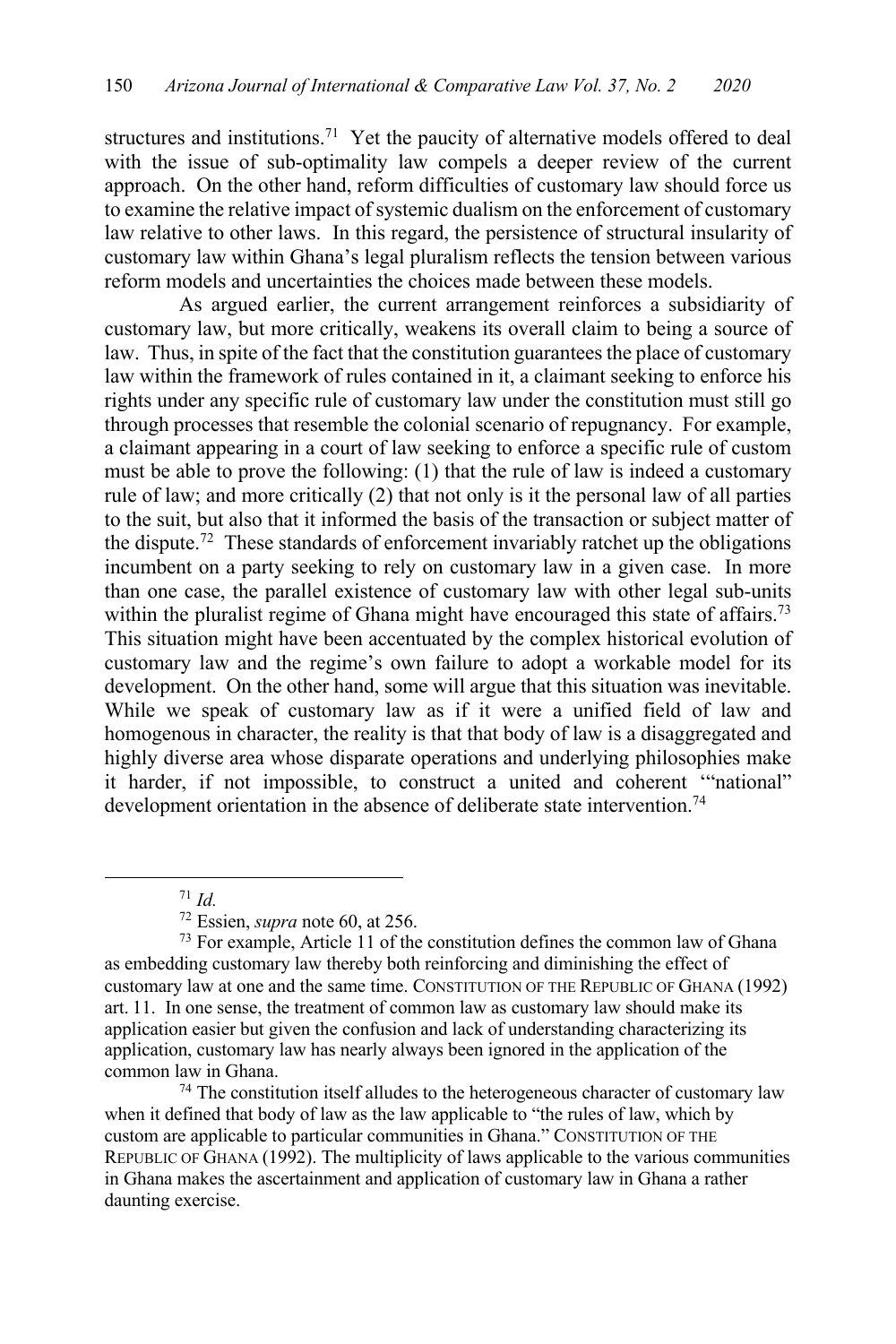Given the role and essence of the post-colonial state in Africa, the idea of promoting the development of the customary law without mainstreaming it through a conscious process of integration is not only romantic, but bound to perpetuate the low-level impact and general ineffectiveness of the regime within the corpus of legal sub-units within the Ghanaian legal system. From business relations to governance, the structure of the political economy of many African countries, including Ghana's, have tended to undervalue informality in official terms and have consequently limited the capacity of actors in that area to maximize the outcomes of their transactions when the enforcement powers of the state are ultimately sought.<sup>75</sup> Customary law suffers from this quagmire as it strives to remain detached yet equal to the other legal sub-units, which the state has invariably prioritized over it in real terms. In this regard, a constructive shift from the pre-colonial features of the law could prove positive and helpful for its future development. Understanding the comparative weaknesses of customary law in a modern legal system remains central to its reform prospects. Notwithstanding the fact that past reform projects may have been inspired by faulty assumptions, in which reformers sought to equalize customary law to the common law or statute in terms of content and outlook, that in and of itself cannot be a basis to denounce the importance of reforming the law altogether as the need to integrate the articulation and enforcement of custom remains present and ardent. In addition, the enforcement of the customary law would necessarily have to deal with and overcome the strictures of the rule of law regarding legal certainty and general worries of fairness. Customary law's inextricable connection with chieftaincy makes it amenable to that institution's internal dynamics. In other words, the fact that the ascertainment and development of the law is primarily within the province of chiefs is an issue that needs to be appreciated and approached properly if any reform effort is to succeed.

#### **V. CHIEFTAINCY AND LEGAL PLURALISM**

Legal pluralism<sup>76</sup> has provided the regime framework around which the legal systems of post-colonial states have revolved.<sup>77</sup> Legal pluralism establishes a system in which a multiplicity of laws and systems operate within a larger legal order. Conceptually, then, legally plural systems recognize the co-existence of

<sup>75</sup> U.N. HUMAN RIGHTS OFFICE OF THE HIGH COMMISSIONER, HUMAN RIGHTS AND TRADITIONAL JUSTICE SYSTEMS IN AFRICA, U.N. Doc. HR/PUB/16/2, U.N. Sales No. E.16.XIV.1 (2016).

<sup>76</sup> For general discussions on the subject *see* Jacques Fremont*, Legal Pluralism, Customary Law and Human Rights in Francophone African Countries*, 40 VICTORIA U. WELLINGTON L. REV. 149 (2009). 77 Engle Merry, *Legal Pluralism*, 22 LAW & SOC'Y REV. 869, 869-96 (1988).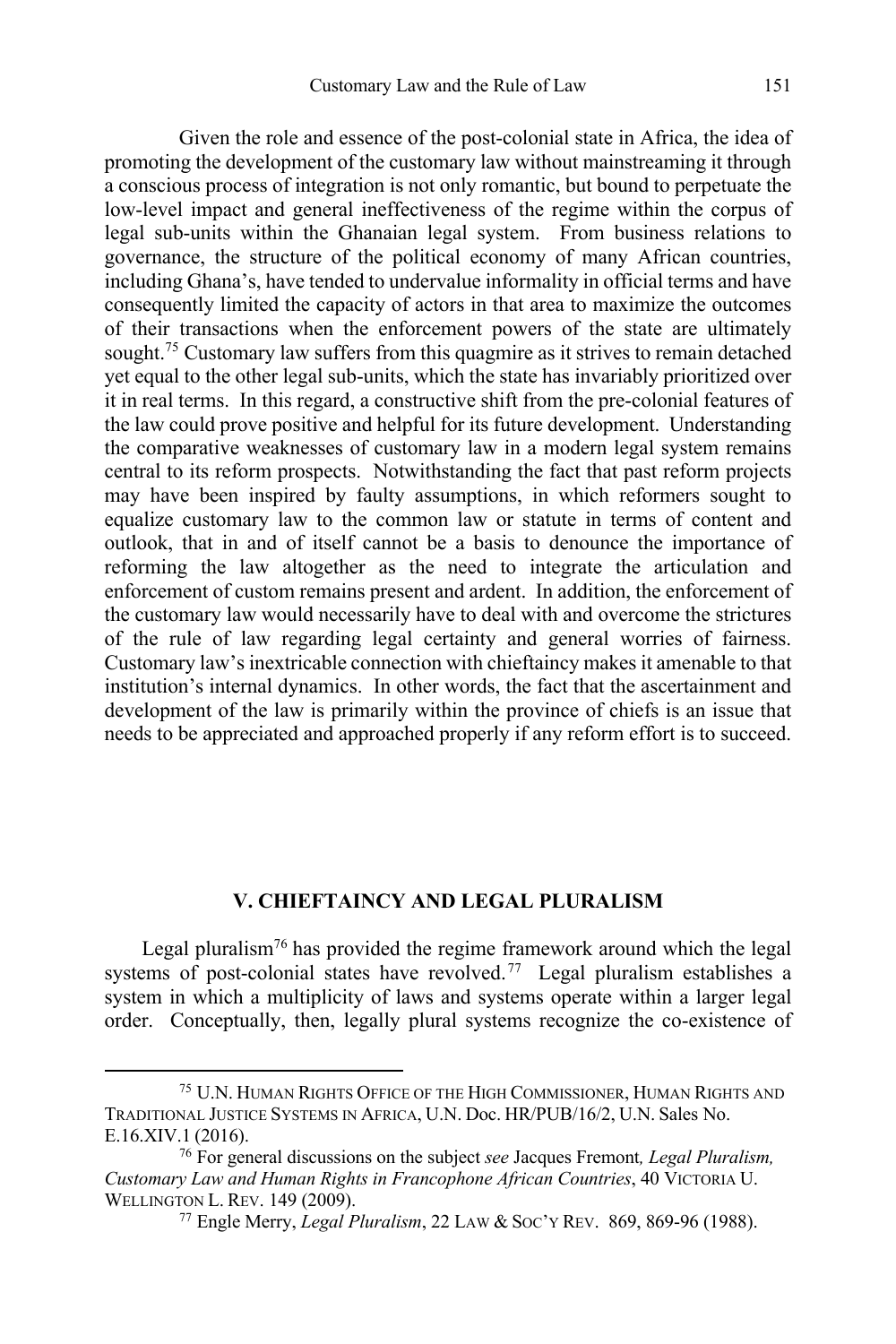different, and often disparate, systems within one legal system and polity which are supposed to interact with minimal conflict. In many ways, therefore, legal pluralism in Africa reflects a post-colonial reality.78 Following the demise of colonialism, the emergent states on the continent were confronted with the challenge of administering the implanted legal traditions alongside the customary laws of the various tribal groupings.<sup>79</sup> The maintenance of customary law within the new state created a legally plural system given the diversity of native and transplanted laws operating simultaneously.80 It is significant to state at this stage that while the adoption of the colonial arrangement led to the establishment of legal systems with features of pluralistic regimes, the fact that subsistent tensions during the colonial era were not dealt with during the establishment phase of post-colonial legal systems continues to pose a serious challenge for the stability of the legal systems on the continent.<sup>81</sup> For example, in Ghana, the suppressive approach adopted towards customary law during colonial rule led to a reduction in the legal competency of the regime and created a subsidiarity relationship between customary law and the colonial common law.82 Thus, while customary law needed to pass the test of repugnancy or risk consignment to consideration as a question of fact, the common law was applied as a matter of law and invariably provided the benchmark for the ascertainment of what constituted a legally repugnant scenario.<sup>83</sup>

The end of colonialism did nothing to resolve the problematic legal history of customary law. In the case of Ghana, successive post-independence governments pursued the rather simple path of guaranteeing customary law as a legal norm, and the implicit belief was that this approach would succeed in restoring the pre-colonial legal character of customary law. While this appeased the large number of adherents to the traditional system of law, it did little to address the prevailing structural and systemic issues that affected the inefficiencies and general lack of effectiveness of the regime during the period of colonial rule and after.<sup>84</sup> Different scholars of different persuasions have approached the issue differently. The general, and perhaps most important, approach has been to propose and defend a

<sup>78</sup> MARIE SEONG-HAK KIM, LEGAL PLURALISM AND COLONIAL CUSTOMARY LAW, http://rfiea.fr/articles/legal-pluralism-and-colonial-customary-law; *see also* Tracy E. Higgins & Jeanmarie Fenrich, *Customary Law, Gender Equality, and the Family: The Promise and Limits of a Choice Paradigm*, *in* THE FUTURE OF CUSTOMARY LAW (Jeanmarie Fenrich, Paolo Galizzi &Tracy E. Higgins eds., Cambridge Univ. Press 2011).

https://harvardhrj.com/2014/11/promoting-rule-of-law-in-customary-tribunals-in-ghana/.

<sup>79</sup> Essien, *supra* note 60, at 248-51.

<sup>80</sup> *Id.*

<sup>81</sup> Muna Ndulo, *African Customary Law, Customs, and Women's Rights,* 18 INDIANA J. OF GLOBAL LEGAL STUD. 87 (2011).

<sup>82</sup> *See*, Angu v. Atta (1916) P.C. 48 (Ghana); *See also*, Welbeck v. Brown (1884) Sar. FCL. 185 (Ghana).

 $83$  The tripartite standard used in the determination of repugnancy namely, that the said custom is not repugnant to equity, good conscience and natural justice, is implicitly built on conceptions of justice. derived from the common law and its legal narratives.

<sup>84</sup> Jeanmarie Fenrich & Mary McEvoy, *Promoting the Rule of Law in Customary Tribunals in Ghana*, HARV. HUM. RTS.J. (Nov. 6, 2014)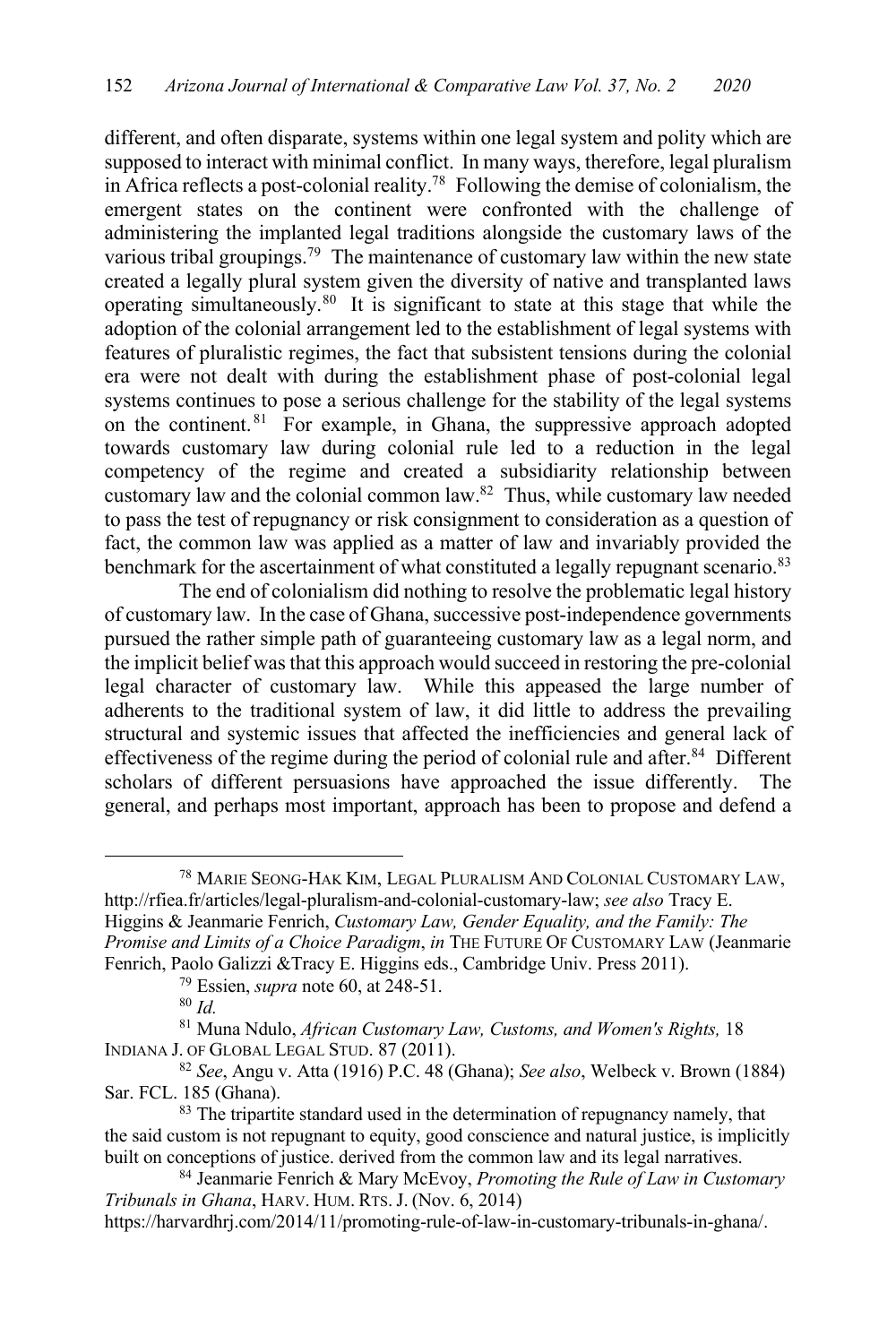model in which the customary law and institution of chieftaincy are insulated from the interactive impact of the modern legal system. In its pure form, this school advocates a complete insulation of customary law and the institution of chieftaincy from any form of regulation and progressive adaptation. A more pragmatic approach has been to argue that customary law should not be subjected to the mechanisms of integration such as ascertainment and codification but must be allowed to develop within its own defined trajectory.<sup>85</sup> Proponents of this school consequently argue that an attempt must be made to avoid the presumptive domination of statutory rules over customary law arising out of the assumption that the former was superior to the latter.<sup>86</sup>

The latter school is advanced by the pioneering work of scholars like Pimentel $87$  who virulently rejects any attempt at the formalization of customary law in a manner that subjects it to the values of statutory law.88 Pimentel argues that attempts at codification and general formalization of the customary law contained subtle attempts at the subjection of the law to state law—a product of a complex mix of evolutionary variables. Thus, during the colonial era, the repugnancy clause was used as a means of asserting the cultural superiority of the implanted common law over the pre-existing customary law of the natives. In a similar vein, the application of a variety of mechanisms as sifting mechanisms of customary law in its relation to constitutional and statutory provisions of the post-colonial state served to maintain superiority of the modern state law. This also serves to reinforce the subtle suppression of customary law within the larger contemporary legal tradition and system. In a poignant reaction to this state of affairs, Pimentel asserts as follows,

> … The colonial approach was built on the premise that the colonial power retained ultimate authority; local authorities could govern only to the extent that the colonial regime chose to allow. Any serious conflict with the colonial power was certain to result in the restriction of local authority. Now that the colonial regimes

<sup>88</sup> *See generally* Eugene Cotran*, The Law of Marriage And Divorce, in* REVIEWS, vol. I (SWEET & MAXWELL 1968); Eugene Cotran, *Restatement Of African Law: Kenya, in*  REVIEWS, vol. II. (SWEET & MAXWELL 1968); *see also* Eugene Cotran, *Kenya The Law Of Succession, in* REVIEWS, vol. II (SWEET & MAXWELL 1969); J. O. Ibik, *Restatement Of African Law, Malawi I: The Law Of Marriage And Divorce*, *in* vol. 3 (SWEET & MAXWELL 1970); J. O. Ibik, *Malawi II: The Law Of Land, Succession, Immovable Property, Agreements, And Civil Wrongs*, *in* vol. 3 (SWEET & MAXWELL 1971); Simon Roberts, *Restatement Of African Law, Botswana I: Tswana Family Law*, *in* vol. 5 (SWEET & MAXWELL 1972); A.K.P. Kludze, *Restatement Of African Law, in* GHANA: EWE LAW OF PROPERTY vol. 6 (1973); *see also* Janine Ubink, *supra* note 62, at 11.

<sup>85</sup> T.W. Bennet & T. Vermeulen, *Codification of Customary Law*, 24 J. AFR. L. 206 (1980).

<sup>86</sup> Mikano E. Kiye, *supra* note 60, at 22.

<sup>87</sup> David Pimentel, *The Rule of Law Without Cultural Imperialism? Reinforcing Customary Justice Through Collateral Review in Southern Sudan*, 2 HAGUE J. ON RULE L. 1 (2010).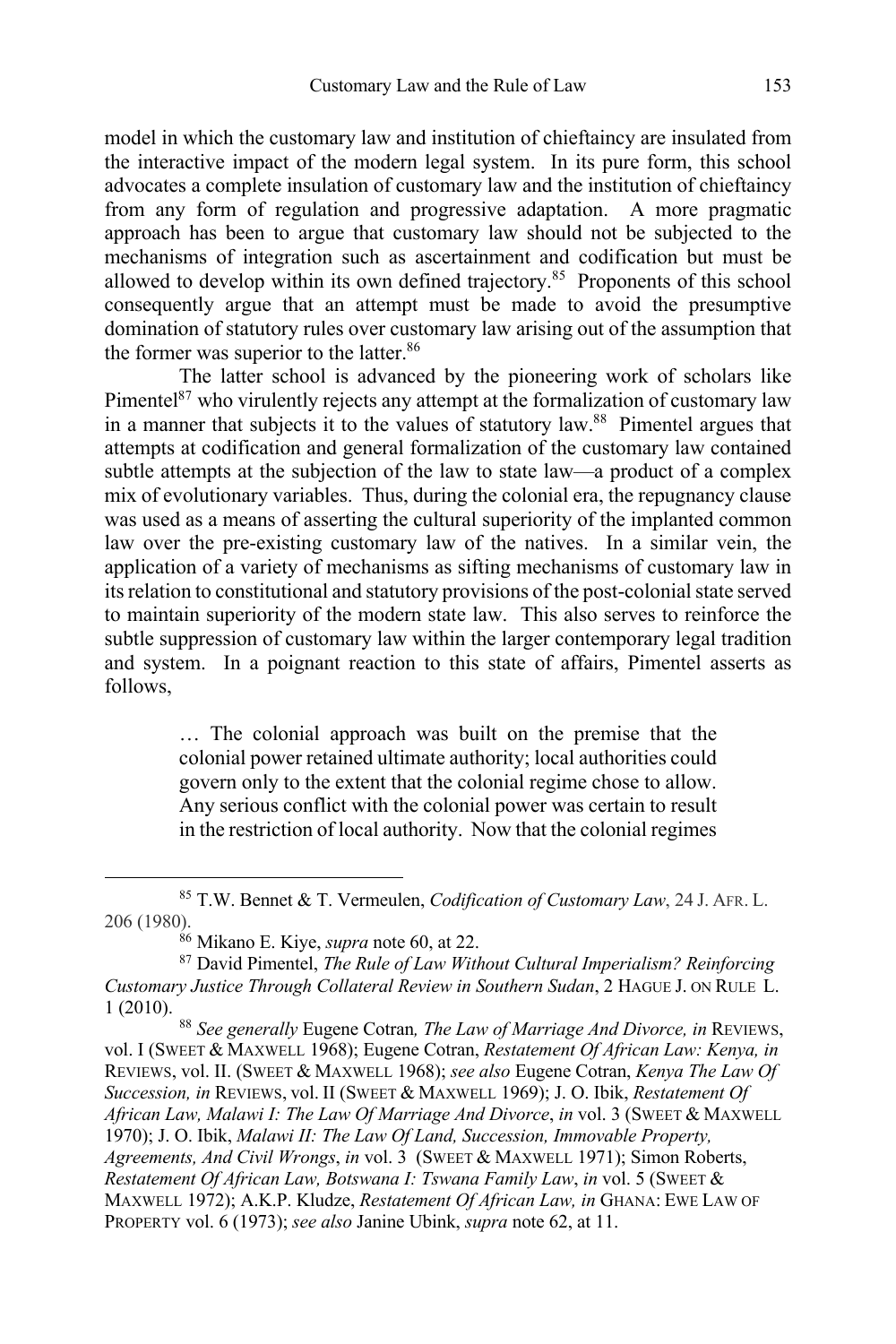have, for the most part, folded up their tents and gone home, the governments of newly-independent states are assuming the role of ultimate authority. Many of their constitutions recognize the validity of customary law and of customary courts-non-state institutions-but the superiority of the state institutions is assumed. The result is a superior state approach to legal pluralism, in which state institutions always trump the customary ones, often through the power of appellate review…

The issue of devising an appropriate model that regulates the relationship between customary law and modern state statutes is thorny. This is due to the emotive character of the reactions to colonial attempts at redefining not only the parameters of customary law application, but the very juridical foundations of the law and consequently what nature the post-colonial response should take.<sup>89</sup> During colonial rule in the then Gold Coast (Ghana), the dominating influence of the regime was mainly demonstrated in its general application of the transplanted common law and a tactical exclusion of customary law in given cases.  $90$  Thus, contrary to the assertion of Pimentel to the effect that there was a broad acceptance of the validity of customary law and the legitimacy of the chiefs applying it, the evidence suggest that the overall approach adopted by the colonial administration to the application of customary law was one of tolerance and regulation.<sup>91</sup> In other words, the colonial administration permitted the application and enforcement of customary law for both pragmatic and convenient reasons as it promoted the policy of indirect rule practiced by the colonial government.<sup>92</sup> As generally accepted by historians and scholars, the policy of indirect rule provided a powerful motivation for the maintenance of customary law as an effective tool for the administration of the colony.93 This pragmatic motivation did little to help overcome the problem of regulation and conflicts between the received rules on the one hand, and customary law on the other. In this regard, an acceptance of the assertion of recognition of

<sup>89</sup> Asante, *supra* note 5, at 853.

<sup>90</sup> *See generally,* Samuel K.B. Asante, *Over a Hundred Years of a National Legal System in Ghana: A Review and Critique*, 31 J. AFR. L. 70 (1987), (explaining that the repugnancy clause contained in the Supreme Court Ordinance that established Ghana's legal system allowed the colonial courts unfettered discretion to decide which customary laws passed the test of civility to be applied as law. This was in addition to the general requirement under that law that all customary laws were to be pleaded as questions of fact and not of law, and were only to be applied as a matter of course after they had gained such sufficient notoriety and the courts had taken judicial notice of them).

<sup>91</sup> Joseph B. Akamba & Isidore Tuffuor Kwadwo, *The Future of Customary law in Ghana*, *in* THE FUTURE OF AFRICAN CUSTOMARY LAW 202, 275 (Jeanmarie Fenrich et. al. eds. 2011). 92 Roger Gocking, *Colonial Rule and the Legal Factor in Ghana and Lesotho*,

AFRICA:J. INT'L AFR. INS. 67, 61 (1997).

<sup>93</sup> A.N. Alllot, *New Essays in African Law*, (1970); *see also* T.W Bennett, C*onflict of Laws: The Application of Customary Law and the Common Law in Zimbabwe*, THE INT'L. & COMP. L. Q. 59 (1981).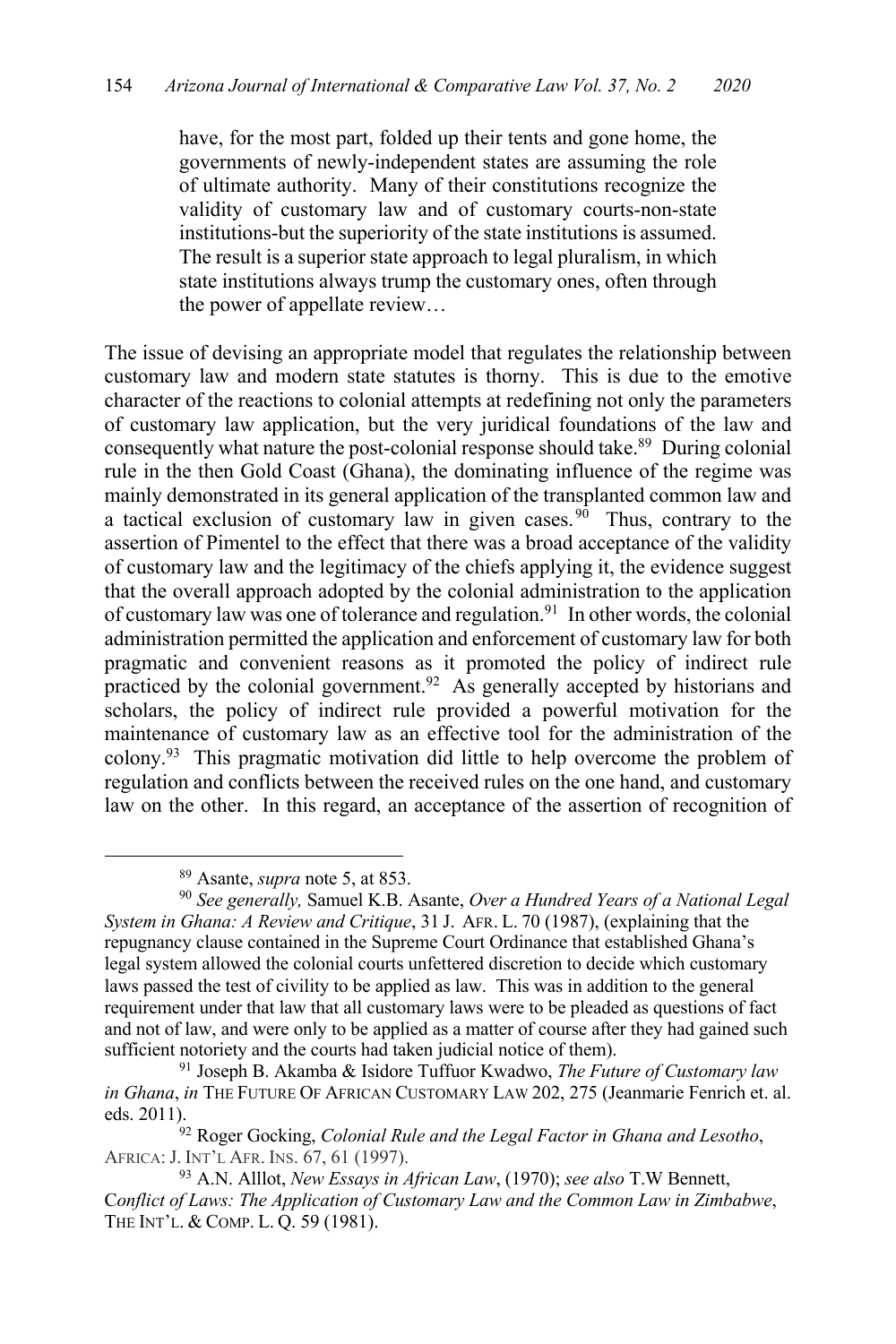customary law by the colonizing force would be to concede a degree of altruism on the part of the colonial government toward the development of customary law as a system of law. Even though the conceptual basis of the repugnancy regime in the Gold Coast may appear to provide broad regulatory guideposts for the development of customary law, it is noteworthy that the jurisprudence on the subject betrays a tendency to constrict the scope of operation of customary law without a court making the necessary readjustments to shifting circumstances within which the law should apply.<sup>94</sup> In other words, by striking down customary laws that were deemed to be in violation of the principles of equity, good conscience, and natural justice, the colonial regime systematically discouraged the enforcement of customary rules of law at least within the formal system, while implicitly subjecting its core principles to that of the transplanted common law.<sup>95</sup>

Consequently, while an assertion that the colonial government actively sought to eradicate the application and enforcement of customary law would fly in the face of the stated policy of indirect rule, the converse would be equally hard to defend. Indeed, the persistent view is that colonial policy at the time was generally hostile to the general application of customary law and the jurisdictional competency of chiefs that went with it.96 Indeed, the introduction of the concept of recognition for the exercise of chiefly title reflected an implicit understanding by the colonial government that the exercise of traditional authority was contingent upon a chief meeting the set criteria of the colonial government. Failing this, chiefs were derecognized and had the bases of their legitimacy undermined.<sup>97</sup> The fact that many chiefs pandered to the superintending influence of the colonial policy for recognition is ample testament of the reality that traditional authority during the colonial era was exercised at the sufferance of the colonial government and scholars generally agree on this fact to merit further elaboration here.<sup>98</sup> On the other hand, an acceptance of this proposition will invariably lead one to question any claim to commitment by the colonial government on the issue of customary law development and the institution of chieftaincy which acted as the institutional fulcrum for its deployment and exercise.

<sup>94</sup> Janet L. Banda, *Romancing Customary Tenure: Challenges and Prospects for the Neo-Liberal Suitor*, *in* THE FUTURE OF AFRICAN CUSTOMARY LAW, 312

<sup>(</sup>Jeanmarie Fenrich et. al. eds. 2011); *see also* Kwamena Betntsi-Enchill, *The Traditional Legal Systems of Africa*, *in* INTERNATIONAL ENCYCLOPEDIA OF COMPARATIVE LAW 6 PROPERTY AND TRUST 68 (Ulrich Drobnig et. al. eds. 1975).

<sup>95</sup> *See* Bennett *supra* note 85, at 34.

<sup>96</sup> A.N. Allot, *What Is to Be Done with African Customary Law? The Experience of Problems and Reforms in Anglophone Africa from 1950,* 28 No. 1/2 J. OF AFR. L. 56, 57 (1984); Ejembi Anefu Unobe, *Class-formation, State Construction and Customary Law in Colonial Nigeria*, 14 No. 4 AFR. DEV. 95 (1989).

<sup>97</sup> Ernest Kofi Abotsi & Paolo Galizzi, *Traditional Institutions and Governance in Modern African Democracies: History, Challenges & Opportunities in the Future of African Customary Law*, *in* FUTURE OF AFRICAN CUSTOMARY LAW 266, 270-1 (Jeanmarie Fenrich et. al. eds. 2011).

<sup>98</sup> *See* Martin Klein, *Traditional Political Institutions and Colonial Domination*, 4 No. 3 AFR. HIST. STUD. 659 (1971) (book review).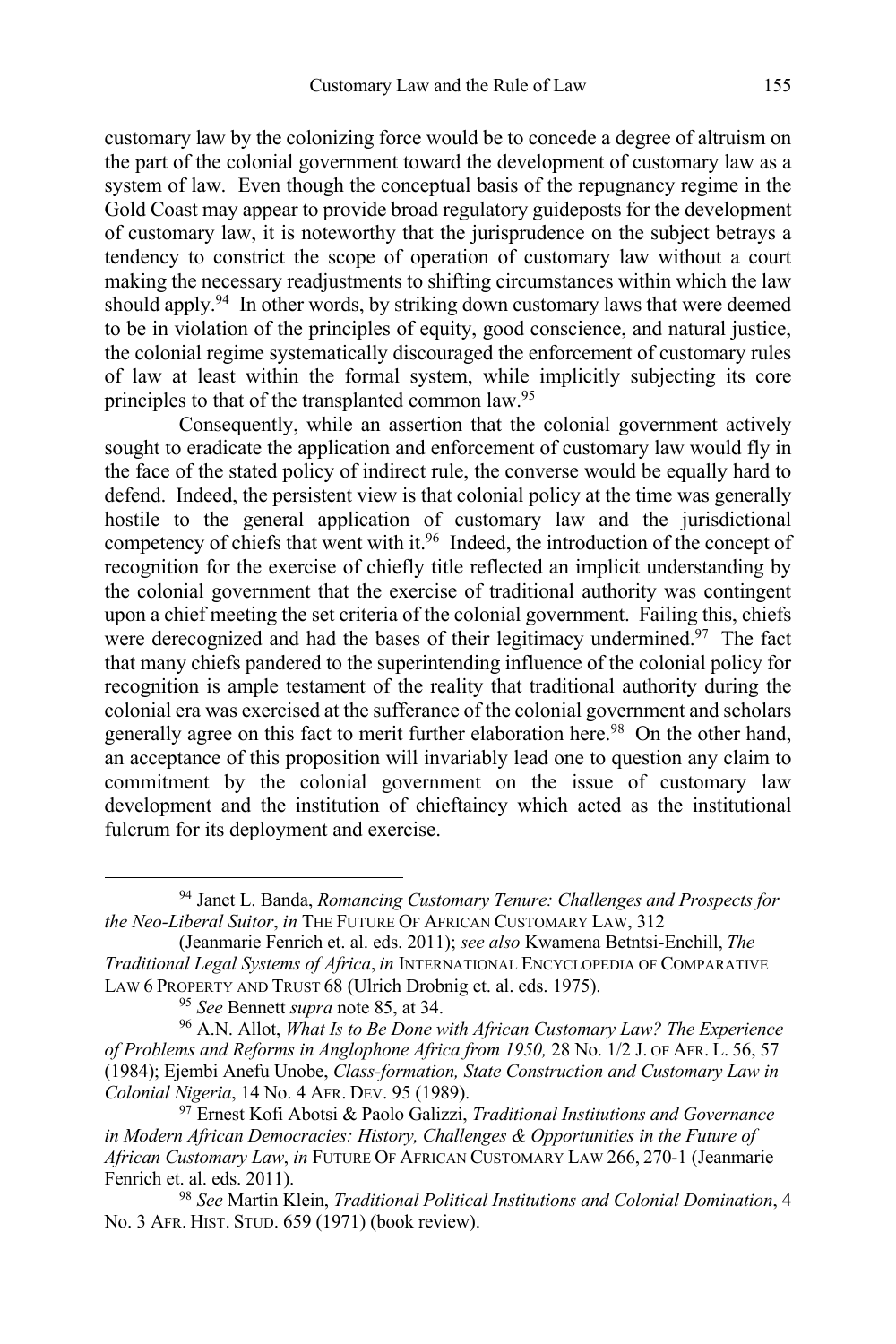Even though the evolution of customary law remains central to its identity and future prospects, the exact treatment of customary law reform by the institution of chieftaincy is unclear at best especially in its dealings with the post-colonial Ghanaian state. As mentioned earlier, identifying the relationship that exists, or ought to exist, between customary law and the statutes of the modern state leads any reviewer to confront complex questions. As a starting point, the analytical model used by Pimentel could prove a useful framework in evaluating the relationship between the state and customary law, as well as in reviewing the place of chieftaincy within that milieu.

### **A. Pimentel's Superior State Approach**

Pimentel's view of the relationship between the post-colonial state and traditional institutions such as chieftaincy and customary law, mainly centered on what he termed the "Superior State Approach."<sup>99</sup> He broadly defined this as a relationship in which the state and the collectivity of its apparatus are deemed to stand in a superior position to the pre-colonial traditional regimes, which survived it and were incorporated into the new state.<sup>100</sup> This view of the state/traditional institution dynamic reflects an assumption in which there exists some degree of tension between the two realities whose ultimate resolution would involve the regulation and refinement of traditional institutions to conform to the values and mores of the modern state. He asserts, "the practical application of the Superior State Approach, therefore, may include attempts to codify customary law into state law and to assert the primacy of statutory courts over customary adjudication . . ."<sup>101</sup>

The position advanced in Pimentel's thesis rejects the unitary application of the customary law in a way that formalizes it through codification and also subjects it to the review jurisdiction of the regular courts.<sup>102</sup> His position can be divided into two broad parts, namely, a critique of codification and formalization of customary law, and the exercise of jurisdiction by the courts on customary law.103 Thus, not only is Pimentel against the formalization of customary law through the process of codification and suchlike mechanisms, but he also rejects attempts at assimilating customary law rules and principles through the means of adjudication and administration.<sup>104</sup> As will be discussed in this article, similar attempts have led to the creation of versions of customary law previously unknown and distinguishable from those which exist in practice among the people. This has been

<sup>&</sup>lt;sup>99</sup> David Pimentel, Legal Pluralism in Post-Colonial Africa: Linking Statutory and Customary Adjudication in Mozambique, 14 YALE HUM RTS. DEV. L.J. 59, 67 (2011).

 $100$  Id.

<sup>101</sup> *Id*.

<sup>102</sup> David Pimentel, *Rule of Law Reform without Cultural Imperialism:* 

*Reinforcing Customary Justice through Collateral Review in Southern Sudan*, HAGUE J. ON RULE L. (2010).

<sup>103</sup> *Id.*

<sup>104</sup> David Pimentel, *Legal Pluralism in Post-Colonial Africa: Linking Statutory and Customary Adjudication in Mozambique*, 14 YALE HUM. RTS. & DEV. L.J. (2011).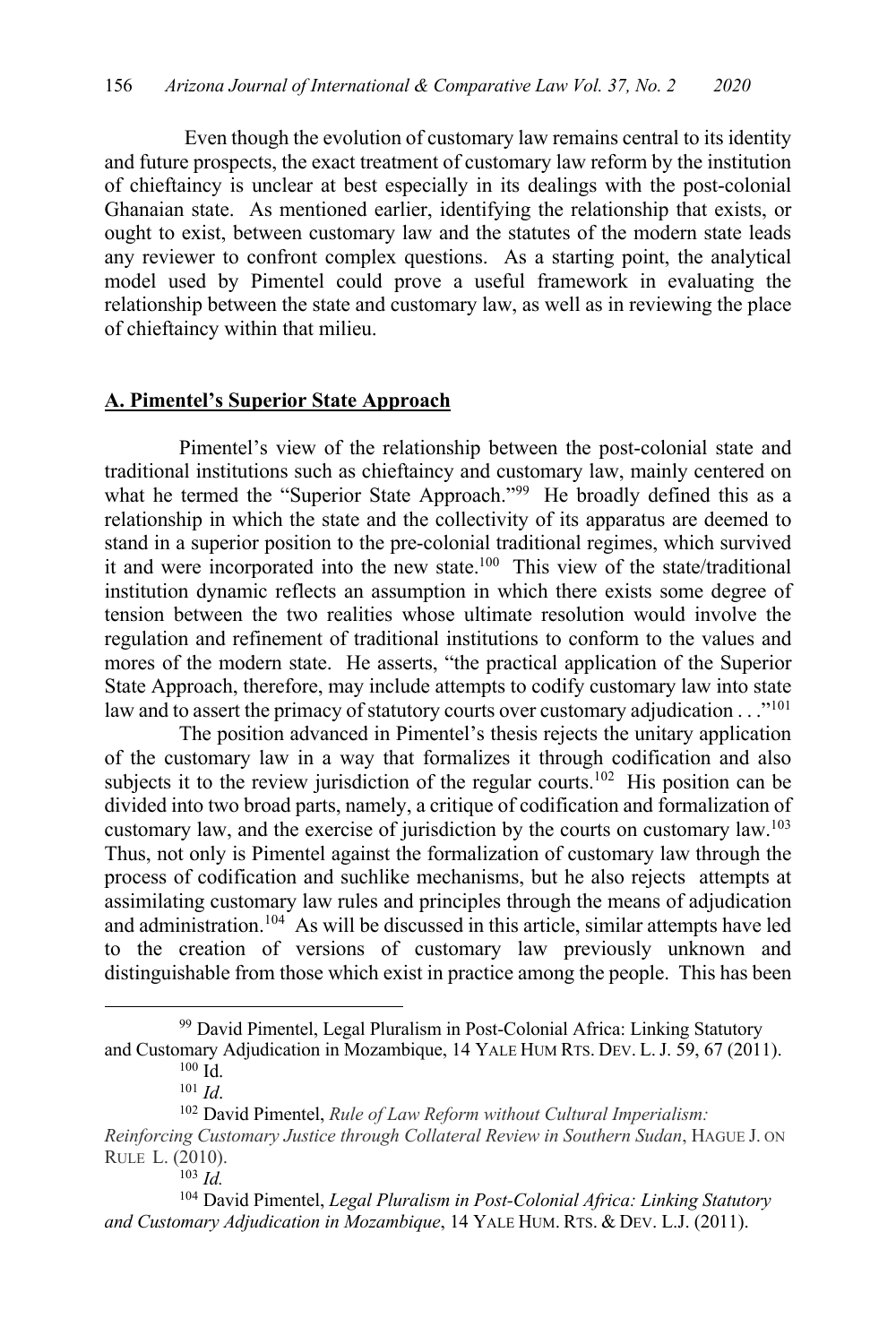called lawyers' customary law and it is generally critiqued for departing from substantive customary law in essence and core principles.<sup>105</sup>

#### 1. Formalization Model and Its Critiques

The project on formalizing is perhaps one of the most repeated critiques against customary law reform projects, especially in Africa.106 In its purest form, it denounces any attempt to formalize customary law systems through the process of codification and restatement, among others.<sup>107</sup> Its milder version may accept some degree of codification even if with a substantial degree of doubt throughout the process. 108 It is imperative to state from the outset that the critique against formalization is based on the general assumption that the colonial enterprise generally undermined the development of customary law and so has the postcolonial state proceeded to complete the assimilation project hitherto started. In this regard, the post-colonial state with its inherited structures and institutions has been seen as mirroring the value orientation of the colonial state whose original mandate it ostensibly seeks to accomplish.<sup>109</sup>

While colonial policy towards the development and application of customary law was mainly negative, the design and orientation of the legal systems of contemporary post-colonial states, such as Ghana's, exhibit peculiar characteristics that continue to negatively impact the development of customary law.110 First, the interactive nature of legal sub-units within pluralistic regimes implies that the customary law, like other laws, would have to be applied in the light of the overall mandate and focus of the legal system. Thus, the argument which

<sup>105</sup> *See generally* Gordon Woodman, *Some Realism About Customary Law-The West African Experience*, 1969 WIS. L. REV. 128, 146 (1969); Abdulmumini Oba, *The Future of Customary Law in Africa*, *in* THE FUTURE OF AFRICAN CUSTOMARY LAW; Mudiaga Odje, *The Repugnancy Doctrine and the Proper Development of Customary Law in Nigeria*, *in* 37 (Yemi Osinbajo & Awa U. Kalu eds., FEDERAL MINISTRY JUST. L. REV. 1991); Peter Fitzpatrick, *Traditionalism and Traditional Law*, 28 J. AFR. L. 20, 21-22 (1984); PEOPLES LAW AND STATE LAW: THE BELLAGIO PAPERS, *supra* note 65 at 11; J. Vanderlinden, *Return to Legal Pluralism: Twenty Years Later*, 28 J. LEGAL PLURALISM 149 (1989); Santos, *supra* note 10 at 7; Woodman, *How State Courts Create Customary Law in Ghana and Nigeria, supra* note 65 at 11; Woodman, *Judicial Development of Customary Law: The Case of Marriage Law in Ghana and Nigeria, supra* note 20, at 11; T.R. Ranger, *supra* note 65, at 11; Himonga, *supra* note 65, at 11.<br><sup>106</sup> *See generally* Thomas V. McClendon, *Tradition and Domestic Struggle in the* 

*Courtroom: Customary Law and the Control of Women in Segregation-Era Natal*, 28 INT'L.J. OF AFR. HIST. STUD. 527, 527 (1995).

<sup>107</sup> Thomas McClendon, Tradition and Domestic Struggle in the Courtroom: Customary Law and the Control of Women in Segregation-Era Natal, 28 28 INT'L J. AFR. HIST. STUD.No. 3 (1995).

<sup>108</sup> *See generally* Bennet *supra* note 85.

<sup>109</sup> Crawford Young, *The End of the Post-Colonial State in Africa? Reflections on Changing African Political Dynamics*, 23-49 (Jan. 2004).

<sup>110</sup> *See* CONSTITUTION OF THE REPUBLIC OF GHANA, art. 11 (1992).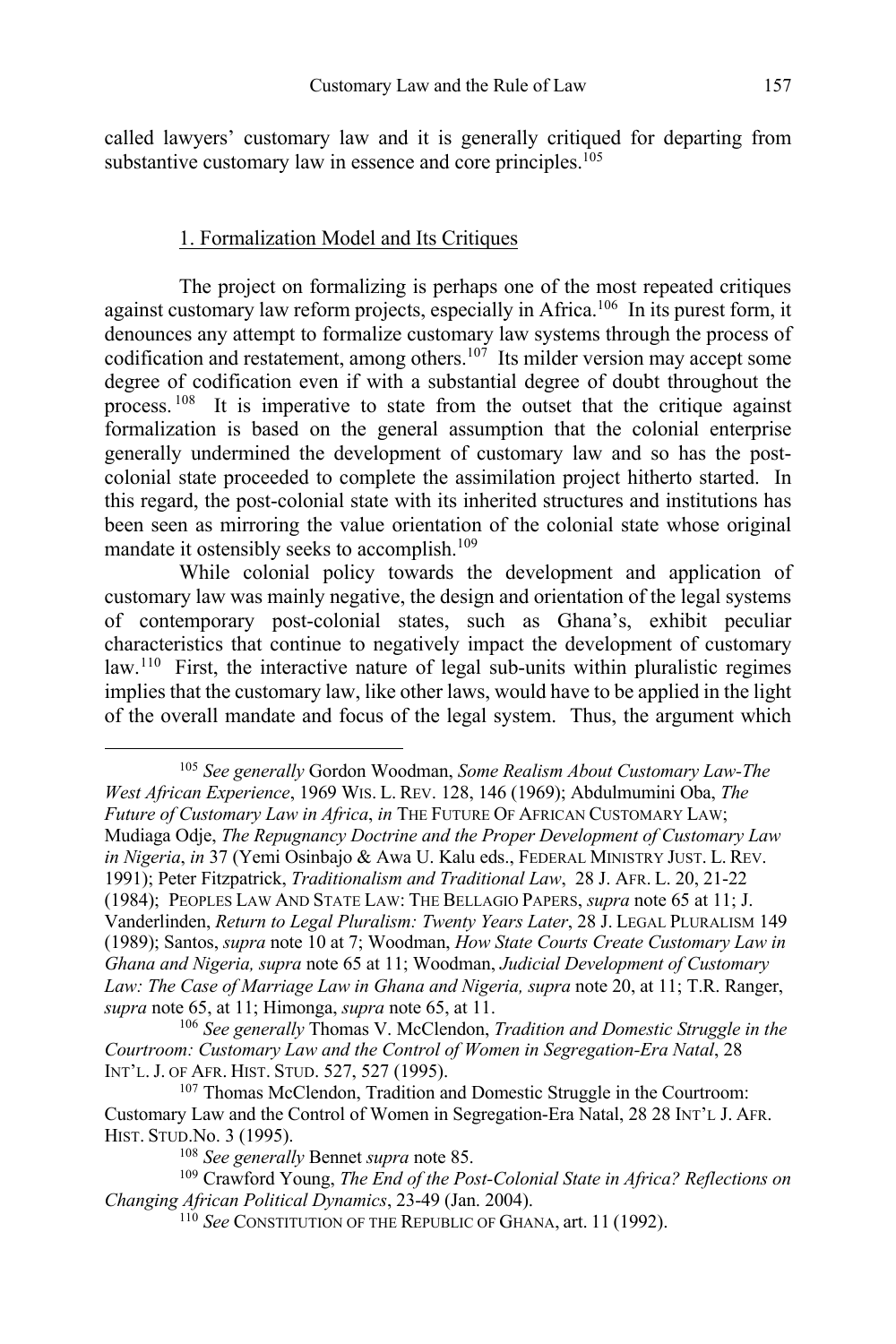projects regime insularity on the part of customary law is not only problematic to the extent that this proposal lacks a practical basis, but also that when implemented, insulation would rather work against the prospects of customary law development.<sup>111</sup> The truth remains that following the establishment of the postcolonial state in Ghana, like elsewhere in Africa, there came into being two subregimes: one dominant and the other minor.<sup>112</sup>

In this regard, even though the transplanted common law and statutory laws enacted by legislative bodies became dominant and applied as a matter of course without any pre-evaluation as to their applicability and choice of law, customary law was *cautiously* applied and with prior justification as to its applicability and justiciability.  $113$  In addition to rapid socio-political changes, variables such as migration, rural-urban drift, cosmopolitanism, and western education, many former subjects of customary law have come to live in oblivion of the law and its application.<sup>114</sup> The result has been that increasingly, the scope and application of customary law has dwindled and continues to be whittled down by its own evolutionary challenges and experiences. Thus far, from enjoying the harmony it might have once had, these changes have invariably affected the development of the customary law in a way that threatens its stagnation to a point of becoming sideling altogether.<sup>115</sup>

Also, the inception of constitutional invalidation of impugned customary laws on grounds of incompatibility forces us to reconsider the critique against formalization.116 The age-old worry of ossification of the law resulting from it its writing without a corresponding mechanism of reform remains extant. This is further compounded by the potential disjuncture that could be created in the event of a gap developing between the written law and the actual application of the law. These challenges, however, do not, in the view of this author, trump the more critical issue of dealing with the deficits in the law. These include the baseline standards required by the rule of law in a pluralistic regime such as Ghana's. For example, the provision in Article 19 (11) to the effect that nothing can be considered as a crime in Ghana unless it is in writing with a penalty that is prescribed in  $\mu$ <sup>117</sup> Given the unwritten nature of customary law, a standard application of this provision will result in the automatic invalidation of all customary law crimes, and for that matter, virtually all traditional public law.<sup>118</sup> As a matter of practical consequence, the issue of formalization in this regard assumes an importance that

<sup>&</sup>lt;sup>111</sup> The Ghanaian situation typifies this problem as in reality customary law is sidelined in favor of western law in regular adjudication scenarios. *See id.*

<sup>112</sup> *See generally,* Merry, *supra*, note 77. 113 *See* Angu v. Atta, *supra* note 82.

<sup>&</sup>lt;sup>114</sup> Migration and integration of many cultures have and continue to impact the sustainability of many customary laws. I assume it was meant to be plural

<sup>115</sup> Samuel K.B Asante, *Over a Hundred Years of a National Legal System in Ghana: A Review and Critique*, 31 No. 1/2 J. AFR. L 70. (1987).

<sup>116</sup> CONSTITUTION OF THE REPUBLIC OF GHANA, art. 26(2). (1992)

<sup>117</sup> *Id.* at art. 19(11).

<sup>118</sup> *Id.*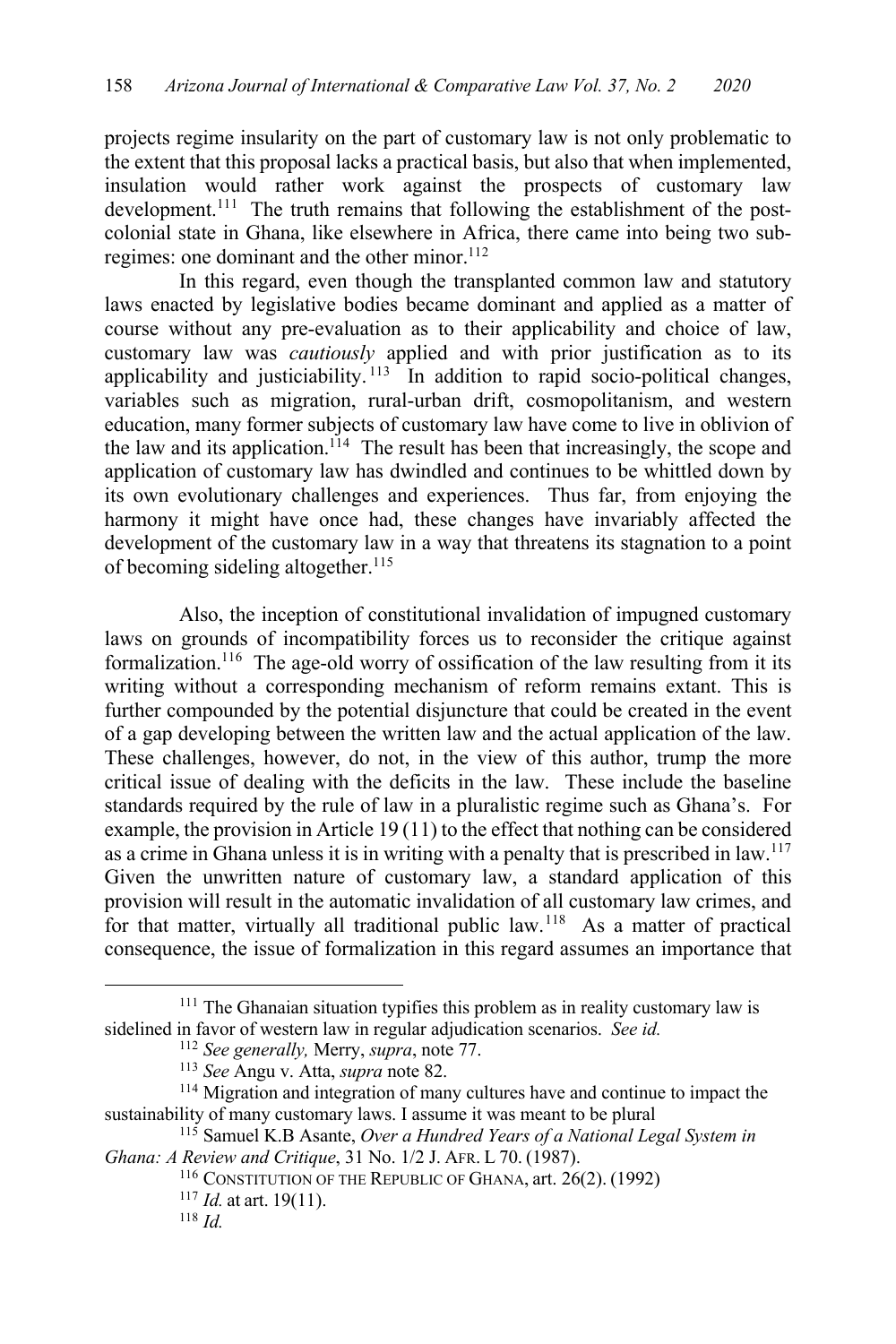transcends academic polemics and the romantic idea of maintaining the pre-colonial character of customary law as a legal category per se.

Opponents of formalization appear to worry about the prospects of customary law being absorbed or extinguished as a result of a gradual change in character through the process of restatement or codification.<sup>119</sup> It is suggested that a well-tailored harmonization of customary law with other legal sub-units within the Ghanaian pluralistic regime should help avoid this outcome. 120 Given the uncertainty inherent in the nature and scope of any given rule of customary law and for that matter boundaries, a degree of formalization presents an opportunity to engineer a relational path for the law in the light of the law reform agenda in Ghana overall.

It needs to be noted that the arguments against formalization of customary law have been well advanced over the years.<sup>121</sup> But unlike the conventional formulation of the critiques, we may better ask the question anew: Is it more feasible than not to insulate traditional institutions and/or customary law from the daily functioning of the state and its institutions as a means of guaranteeing their independence and assuring their growth? Another way of considering this question would be to ask whether, given the new state reality, it makes sense to create parallel development trajectories or paths for traditional institutions and customary law on the one hand, and the state and its institutions on the other. So formulated, the question shifts the discussion from the issue of statutory repugnancy *per se* in which there was an ostensible separation of customary law on the one hand, and state laws on the other, with the two interacting only on the point of determining whether there is a breach of state law by the former, to one in which consideration is made of whether a sustained symbiotic evolution of the two regimes is possible.

In this regard, the parallel administration of customary law and state law appears to be the reason for the seeming stagnation of customary law whose evolution could have been trapped in a state of cyclical development.

## **B. Dualism versus Integration**

The debate over the future of chieftaincy and its concomitant institutions such as customary law has often pitched it against certain binary variables, namely integration of customary law or its detachment from mainstream processes of law enforcement and reform. Cynics of formalization have advocated that the best way of maximizing the gains of guaranteeing the institution of chieftaincy is to insulate it and the rules of custom from the formal structures of state. They maintain in essence, a dual legal and political arrangement in which chieftaincy, and for that

<sup>119</sup> Anthony Allot, *The Unification of Laws in Africa*, AM.J. COMP. LAW 51, 71 (1968).

<sup>120</sup> *See* Essien, *supra* note 60, at 22.

<sup>121</sup> E. Azinge, *Codification of Customary Law: A Mission Impossible*, in

TOWARDS RESTATEMENT OF NIGERIA CUSTOMARY LAW (Yemi Osibajo & Kalu Awa eds., 1991).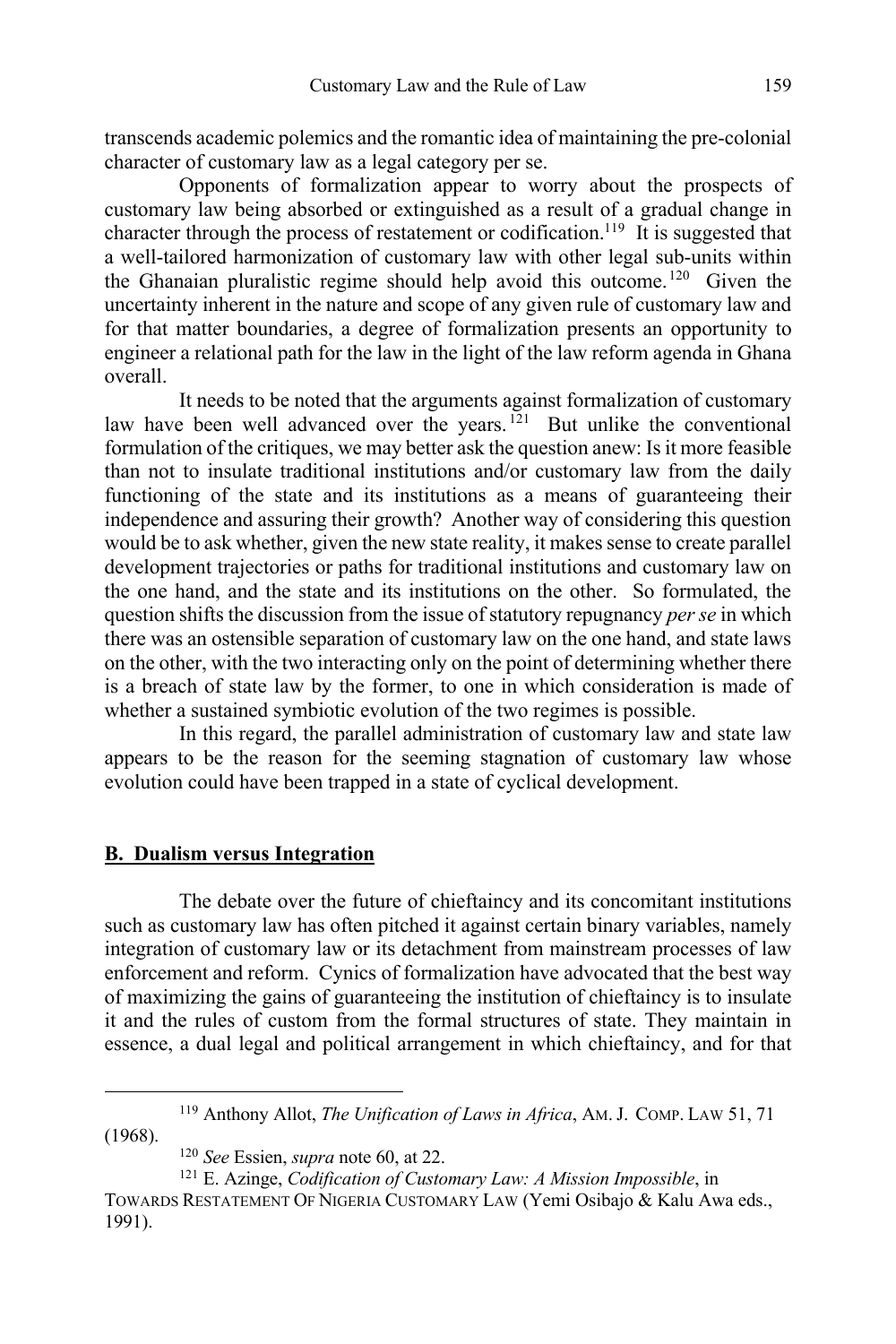matter customary law, evolves and operates as an independent institution is the best of guaranteeing optimal efficiency and effectiveness of the institution. In addition to the fear of the subjugation of customary law, dualists worry over the complete absorption of customary law into the formalized and 'superior' state law.122 By adopting a uniform and lineal approach to its administration relative to the state law, dualists argue that customary law would in substance come to resemble state law because of which it would lose its peculiar characteristics.<sup>123</sup>

Proponents of the integration model advance an "efficiency-led" position in which they argue that the integration and operation of customary law and chieftaincy can promote an efficient deployment of that body of law.<sup>124</sup> Another side of the argument is the suggestion that a uni-lineal administration of the law would reinforce its effectiveness by making it automatically preferred and enforceable very much in the same manner as state law.125 In this regard, the integration model<sup>126</sup> implicitly suggests that the insulated application of customary law alongside the state law invariably leads to the stagnation of the former. Thus, this not only weakens the regime efficacy of customary law but also fundamentally undermines the very claim to legality of the law in hard and concrete cases. Therefore, even though the issue of the legal status of customary law may appear to have been settled, generally speaking, following independence from colonial rule, the interaction and relationship of that regime of law to other laws has remained fuzzy and penumbral in favor of state laws.<sup>127</sup> For example, in the absence of a clearly articulated customary law and further evidence that parties have chosen a particular system of customary law to apply to their transactions, judges will apply the common law or statute as a matter of course in any given case. This simple

<sup>125</sup> *See* I.O. Agbede, *Legal Pluralism: The Symbiosis of Imported, Customary and Religious Laws: Problems and Prospects*, in FUNDAMENTALS OF NIGERIAN LAW, 235, (M.A. Ajomo ed., 1989); b*ut see* CONSTITUTION OF THE REPUBLIC OF GHANA art. 131(4) (partially integrates the judicial administration of customary law by providing that an appeal shall lie from the judicial committee of the National House of chiefs to the Supreme Court in respect of matters affecting the institution of chieftaincy).

<sup>126</sup> *See* A.N. Allot, *What Is to Be done With African Customary Law?: The Experience of Problems and Reform in Anglophone Africa from 1950*, 28 J. AFR. L., 56 (1984); *See* A.N. Allot *The Codification of the Law of Civil Wrongs in Common Law African Countries* 16 Sociologus 101, 105-106 (defining "integration" and "harmonization").

<sup>127</sup> CONSTITUTION OF THE REPUBLIC OF GHANA (1992). Apart from the fact that situations of conflict of laws between customary law and statute have been constitutionally resolved in favor of modern state statutes, the situation is even murkier in relation to the relationship between the common law and customary law. In the case of the latter scenario the arrangement of the laws under the sources of laws in article 11 of the Ghanaian constitution suggests a structure in which the received common law has been placed higher than the customary law. This is further reinforced by provisions of the constitution such as those contained under article 26 of the constitution which prohibits all customary practices that dehumanize or are injurious to the individual are prohibited.

<sup>122</sup> *See* Bennett & Vemuelen, *supra* note 4.

<sup>123</sup> *See generally* Bennett *supra* note 93.

<sup>124</sup> Bennett *supra* note 85.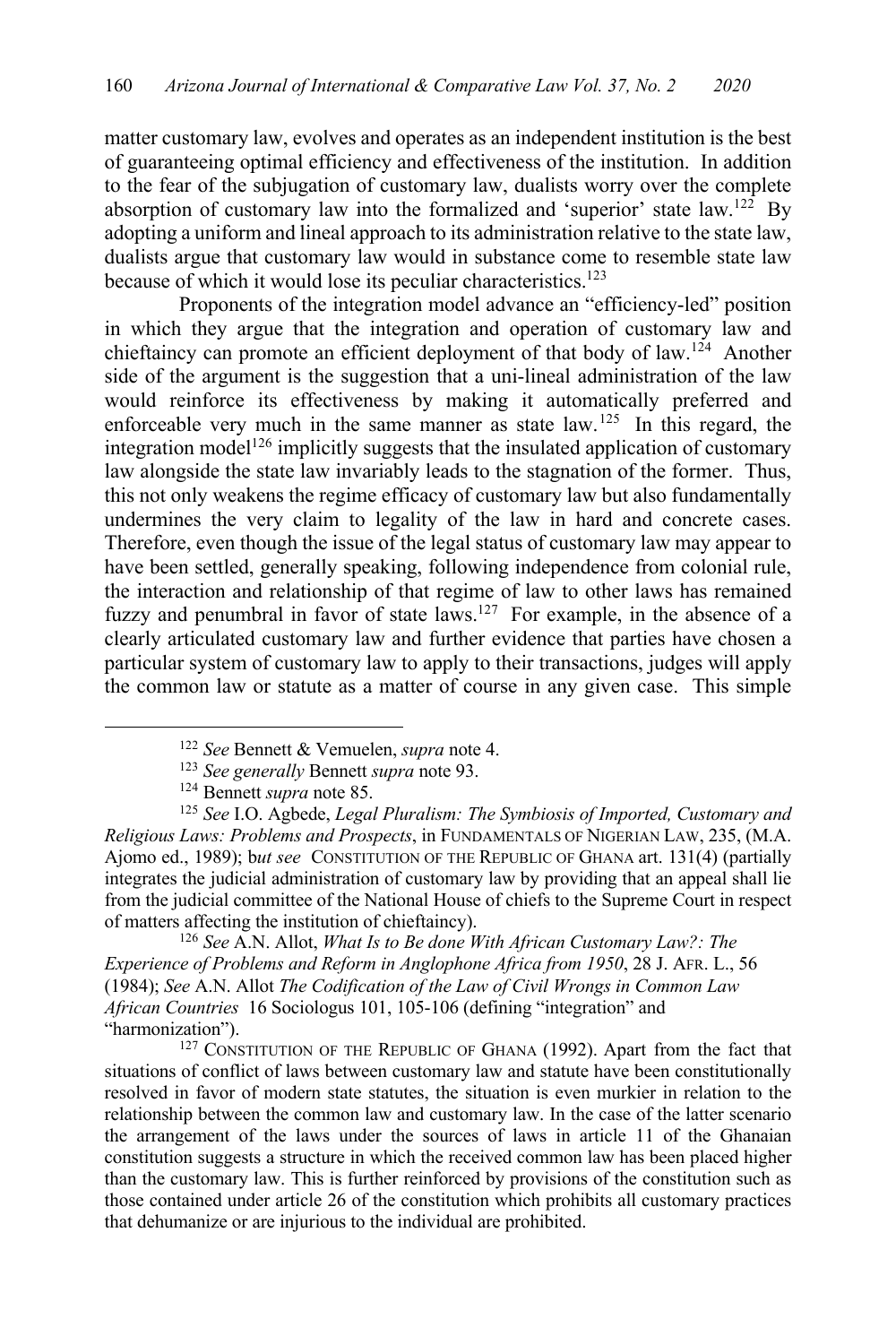example illustrates the reality of customary law/state law dynamic and how the latter invariably overshadows the former in the often taken for granted choice of law aspect of litigating in plural legal regimes. Thus, while many of these regimes may be legally plural in theory, the reality and persistence of a preferred dominant legal category remains an enduring challenge.<sup>128</sup> In this reality, customary law has been relegated to the background, and applied selectively and optionally.<sup>129</sup>

The question whether to maintain a different evolutionary trajectory for customary law or to integrate it within the evolving state system of the post-colonial state can only be properly answered and addressed from a functionalist angle. In other words, the debate ultimately reduces to the basic issue bordering on the feasibility of maintaining a distinctive path of development for customary law separate and fully independent of the law reform initiatives of the post-colonial era. While the framing of this issue may do little to ease the confusion in the dialectic, it is important in helping us better appreciate the subtle complexities involved in the adoption and operation of legal pluralism in developing legal settings. Pluralist regimes in Africa, such as Ghana's, have by experience, come to reflect a schema in which different systems of law are guaranteed with minimal regulation in terms of the hierarchical or other relationship that exists, or should exist, between them and within which there exists a dominant legal category.<sup>130</sup> Thus, in the case of Ghana, while it is clear that the constitution sits at the apex of the legal order, it is also generally agreed that statutes follow in the order of that hierarchy.131 Beyond that, however, the operational relationship between the transplanted common law and customary law have been left to the uncertainties of experience which has generally not worked in favor of customary law.

A simple way to deal with this conundrum could be to resort to applicable choice of law rules to deal with domestic conflict of laws, and thereby accord customary law the same degree of enforcement in the event of a party invoking a rule of customary law on the basis of which he asserts a right. This status or effect accorded to customary law is not only practically dubious within the scheme of the legal reality of the Ghanaian example given, but also implicates two critical transitional flaws in the evolution of customary law in the post-colonial phase namely: (i) the transmutation of customary law from its 'factual' colonial impression into one recognized as being a question of law before the courts; and (ii) an insular yet structurally hierarchical ordering of the legal system in which customary law as a category of law, is related to identifiable higher norms.

The post-colonial legal system witnessed the sudden shift from the suppression model adopted during colonialism, which relegated customary law to the background and made subservient to the Eurocentric common law that was transplanted in the colony. As argued elsewhere, $132$  this colonial development was

<sup>128</sup> Derek Asiedu-Akrofi, *Judicial Recognition and Adoption of Customary Law in Nigeria*, 37 AM.J. OF COMP. L. 571 (1989).

<sup>129</sup> Bennett, *supra* note 93, at 34.

<sup>130</sup>CONSTITUTION OF THE REPUBLIC OF GHANA, art 11 (1992).

<sup>131</sup> *See* Bennet, *supra* note 93.

<sup>132</sup> Abotsi & Galizzi, *supra* note 10.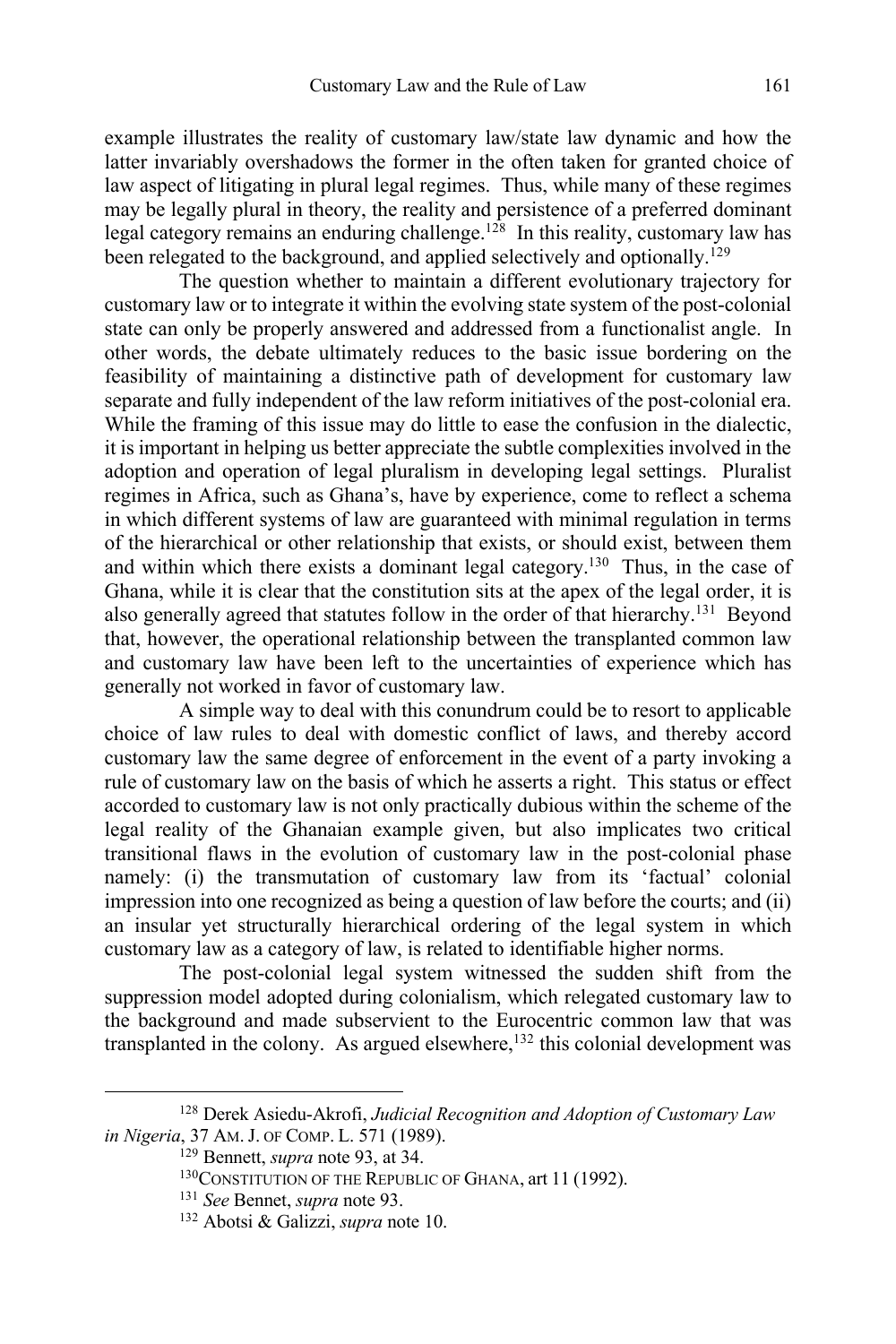a necessary outcome of the clash of regimes between the two systems of law introduced by the colonial power and customary rules of law. Given the politicolegal hegemony exercised by the colonial government upon the establishment of the colony, the space for the recognition and enforcement of customary law became constricted, if not extinguished, necessitating its regulation. 133 The immediate reaction following the inception of independence was to enact legislation restoring the pre-colonial *status quo* of customary law.134 The assumption, however, that a legislative restoration of the legal quality of customary law would resolve all outstanding concerns of enforcement proved fundamentally problematic as it failed to raise the law to the level of state law relative to enforcement.<sup>135</sup> For example, while the enforcement of customary law was automatic and survived on the hegemonic authority of the institution of chieftaincy during the pre-colonial era, the introduction of new political institutions during the colonial and post-colonial phase had a cataclysmic effect on chieftaincy and, for that matter, customary law.<sup>136</sup> As primary custodians of customary law, the loss of chiefly power has generally affected the capacity of chiefs to reform and enforce customary law within the Ghanaian legal system.137

The variable of *preference*<sup>138</sup> introduces even more nuanced complexities during the restorative era of customary law. This model, as mentioned earlier, was evident in the automatic application of common law in given cases unless the contrary fact justifying the application of customary law was established to the satisfaction of the court.<sup>139</sup> This situation has persisted significantly to this day. Courts invariably apply the common law with statutory modification to given cases coming before them, ignoring the applicability of customary law unless otherwise raised. While some may defend this stemming from the common law training and disposition of judges, the issue betrays a certain preference for the common law relative to the customary law. Thus, while the heterogeneity of the customary law and the accompanying issues of ascertainment practically make the judicial enforcement of customary law difficult in live cases, the preference for the common law in the absence of a contrary proof reflects an assumption in which customary law is deemed exceptional and can only be applied where and when established and proven as having been relied upon by parties to a given transaction. The application

<sup>133</sup> *See generally* Pimentel *supra* note 87.

<sup>134</sup> Courts Act 1971, (Act 372).

<sup>135</sup> William Harvey, The Evolution of Ghana Law Since Independence,

https://scholarship.law.duke.edu/cgi/viewcontent.cgi?article=2940&context=lcp; *see also*, Sandra Fullerton Joireman, *Inherited Legal Systems and* Effective *Rule of Law: Africa and the Colonial Legacy* J. MOD. AFR. STUD.VOL. 39 (Dec. 2001).

<sup>136</sup> Abotsi & Galizzi, *supra* note 10.

<sup>137</sup> *See generally* Leila Chirayath, Caroline Sage & Michael Woolcock, *Customary Law & Policy Reform: Engaging With the plurality of Justice System*, (World Bank, Paper No. 33655) (July 2005), http://siteresources.worldbank.org/ INTWDR2006/Resources/477383-

<sup>1118673432908/</sup>Customary\_Law\_and\_Policy\_Reform.pdf.

<sup>138</sup> Oba, *supra* note 105, at 58.

<sup>139</sup> Ndulo *supra* note 81, at 95-96.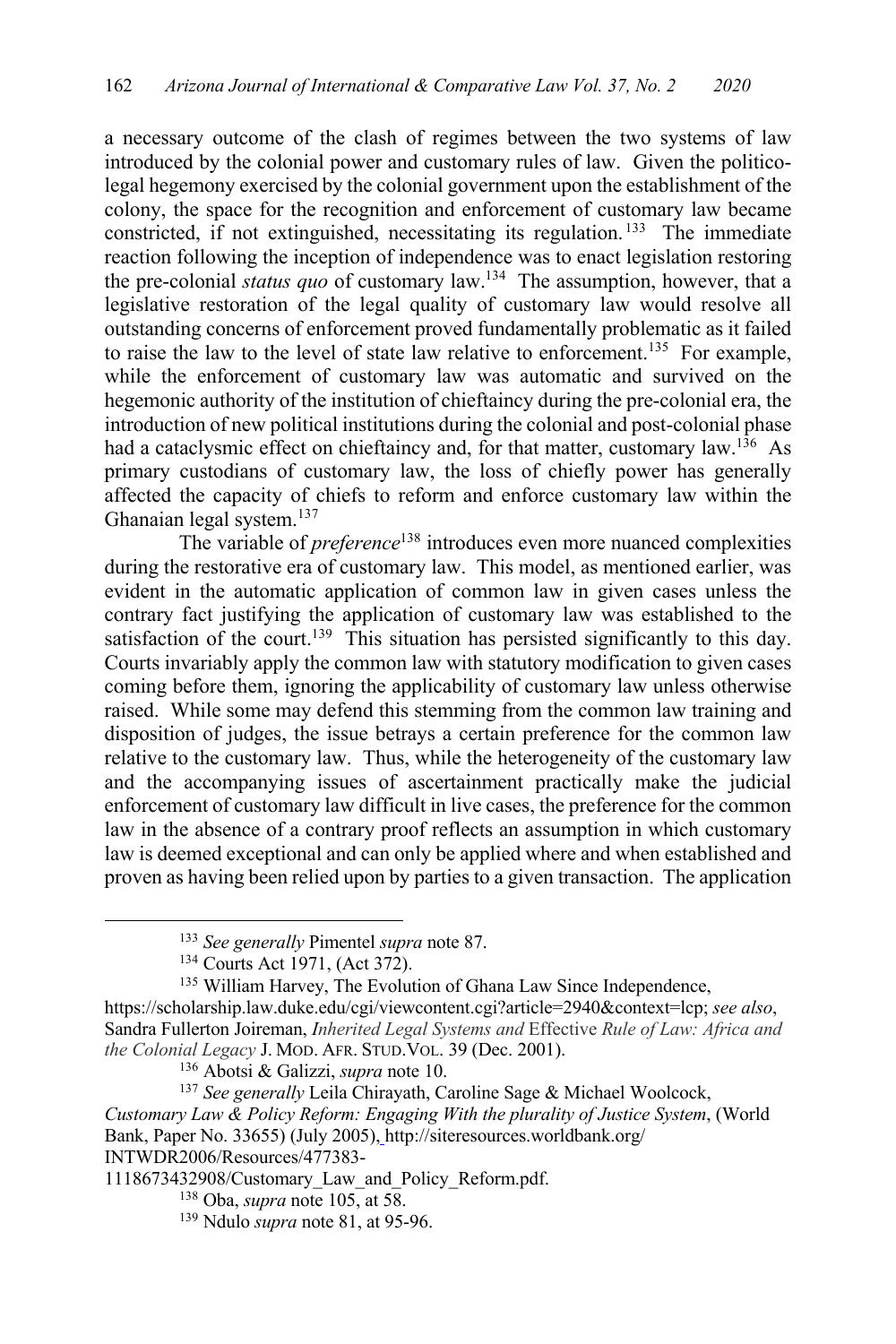of customary law, especially within the context of the domestic conflict of laws rules, shows a tendency to uphold customary law only in cases where it is established that both or all parties to a transaction choose to apply the invoked customary rule in a given dispute- a marked departure from the judicial approach to the application of the common law which is deemed to hold sway as a matter of course.

The evolutionary difficulty experienced by customary law during the postcolonial phase was reinforced by the structure and orientation of post-colonial legal systems.<sup>140</sup> Thus, while the restoration of the legal effect of customary law was significant in allowing the reliance by litigants and parties to transactions on customary law in their dealings and disputes, it failed to, and indeed, ignored the expressed and subtle pressures prevalent against the application of customary law as a source of law *per se.* The structural weakness of the law was reflected mainly in some contradictions inherent in the evolution of customary law and how the handling of the transitional phase of the restoration might have unwittingly further depressed the effectiveness of the regime. In this regard, it bears mentioning that the transitional process, like the contemporary ordering of legal categories in Ghana, created a kind of antinomy in which customary law clashed with the state laws of the post-colonial state with the latter indubitably given preference in these conflicts.141 Contrary to the expectations of the proponents of insularity however, the claim to internal harmony of the law arising from its guarantee and insulation has been frustrated. In its place, the post-colonial era has been characterized by a tacit suppression of customary law in a way that makes the law appear both ossified and inapplicable to the exigencies of a modern transaction or dispute. While it is conceivable that a hierarchical structure can co-exist with a measure of insulation of a legal sub-category within plural systems, $142$  it is worth mentioning the fact that insulation contains inherent impediments to the growth and development of the law considered from the standpoint of the systemic character of law itself.<sup>143</sup>

Indeed, it is significant that legal dualism has become an integral feature of most post-colonial constitutional arrangements on the continent. 144 This development, in many respects, is an outcome of the negotiated transitional arrangements in which traditional institutions were guaranteed both as a compromise deal and also a restoration of the pre-colonial politico-legal

<sup>140</sup> Pimentel *supra* note 87, at 5-6; *see generally*, Leila Chirayath et al *Customary Law and Policy Reform: Engaging with the Plurality of Justice Systems* (World Bank, Working Paper No. 33655, July 2005), http://documents.

worldbank.org/curated/en/675681468178176738/Customary-law-and-policyreform-engaging-with-the-plurality-of-justice-systems.

<sup>141</sup> Ndulo *supra* note 81, at 95-96.

<sup>142</sup> Merry, *supra* note 77, at 870.

<sup>143</sup> Miranda Forsyth, *A Typology of Relationships Between State and Non-State Justice Institutions*, 39 J. OF LEGAL PLURALISM & UNOFFICIAL L. 67, 75-76 (2007).

<sup>144</sup> Vivek Maru, *The Challenges of African Legal Dualism: an Experiment in Sierra Lione*, in JUSTICE INITIATIVES:HUMAN RIGHTS AND JUSTICE SECTOR REFORM IN AFRICA 18, 19 (2005).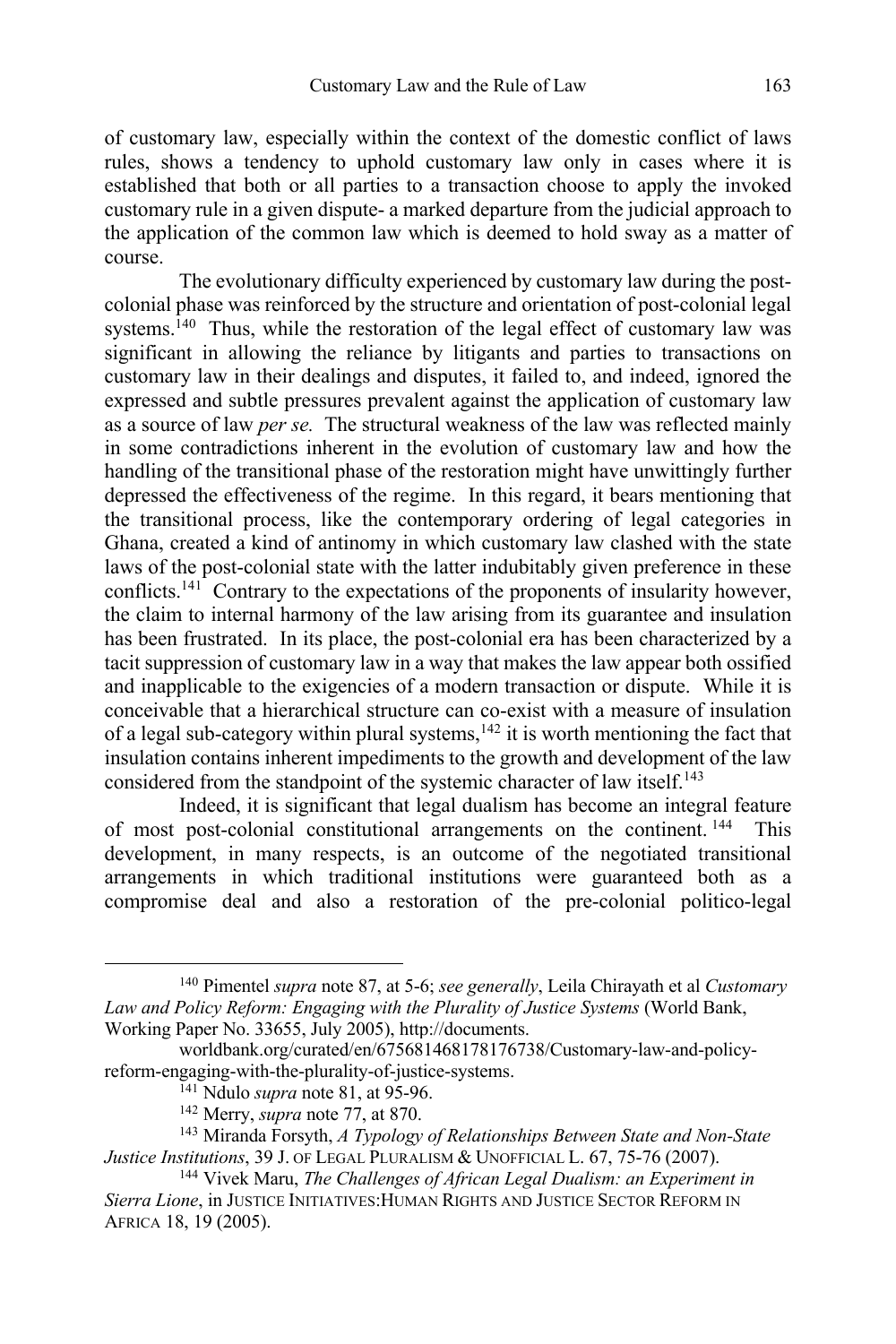architecture in which customary law held sway as a matter of course. Hinz aptly captures the situation by asserting:

> … all African legal systems that subscribe to what we call the new African Constitutionalism and have not abolished or integrated legally relevant elements of their traditions cannot but implement models of dualism that have tendencies towards a strong regulation of weak dualism....<sup>145</sup>

As argued above, however, the guarantee of customary law did little to assure against its subsidiary status relative to the common law and statutory law.<sup>146</sup> Establishing a dualist system in which customary law was to evolve on its own not only stagnates the law but also undermines its claim to preeminence in which it enjoys an equality of treatment within the established pluralist system. Operating a system in which the equality of the law is upheld would presuppose an open application of the various laws guaranteed while promoting such level of interaction deemed constructive for the growth and development of the law. Treating customary law as a closed compartmentalized system of rules, fully detached from the evolutionary effects of other sub-units within the system, could prove counterproductive.

Given the factually dualist character of the Ghanaian legal system, it is worth arguing that a stable and sustainable development of the two systems of law is dependent on the extent to which the various systems of law are adequately integrated or harmonized into a unified, coherent system. But unification in this regard is impossible in the absence of an agreement upon what it entails and implies, particularly in regard to the guaranteed operation of the customary law. It bears mentioning at this point that the concepts of integration or harmonization have generally been mistaken or misinterpreted by some as representing or harboring functionally destructive variables for the development of customary law.

First, integration has been understood as signaling a call to absolute codification of customary law, and in this regard, an attempt at equalizing the nature and dynamics of modern state law. In other words, critics of the integration model have repeatedly attacked attempts at codification<sup>147</sup> and generally denounced not only the legitimacy of the process but also the very substantive outcomes of these attempts. 148 Thus, while different countries have devised various models for dealing with critiques attendant on the 'modernization' effort,<sup>149</sup> critics have been

<sup>145</sup> Hinz, *supra* note 6, at 67.

<sup>146</sup> Ndulo *supra* note 81, at 95-96.

<sup>147</sup> Gordon R. Woodman, *A Survey of Customary Laws in Africa in Search of Lessons for the Future, in* THE FUTURE OF AFRICAN CUSTOMARY LAW 9, 21-30 (Jeanmarie Fenrich, Paolo Galizzi, & Tracy E. Higgins eds. 2011).

<sup>148</sup> Mike Imadun Isokun, *How Customary Is the Customary Court System?*, in TOWARDS A RESTATEMENT OF NIGERIAN CUSTOMARY LAW, 204-09 (Yemi Osinbajo &

Awa U. Kalu eds., Nigerian Federal Ministry of Justice, 1991).<br><sup>149</sup> An example is the departure from the traditional model of codification and repugnancy to restatement of the law to reflect changing times and circumstances.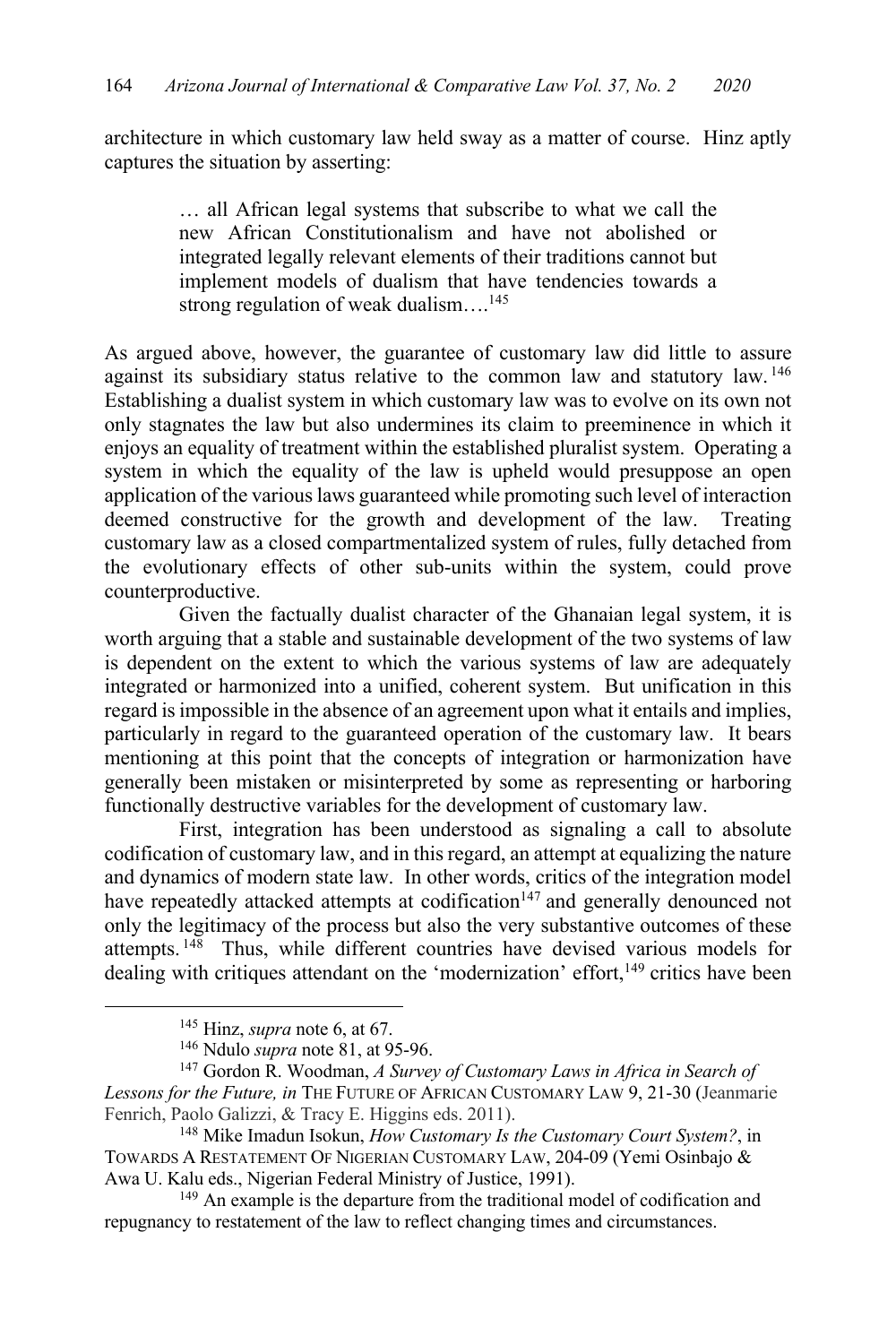unwavering in their general rejection of the transformation or reinvention of customary law in tandem with the vicissitudes of governing a modern state. In this regard, the Ghanaian regime resembles what has been characterized by Hinz as a model of regulated (weak or strong) dualism being one in which

> [T]he state confirms traditional governance and African customary law. Both enjoy their own places apart from the authority structures of state government and the law of the state. In other words, the overall political and legal system would be a dual, or better, plural system with the state-run system on the one side and a plurality of traditional systems on the other. Dual or plural systems are systems in which traditional governance and African customary law represent officially recognised semiautonomous social fields as defined in the theory of legal pluralism. Whether a given dualistic situation will be called weak or strong, will depend on the degree of autonomy the state accepts to grant to those semi-autonomous social fields...<sup>150</sup>

The model of regulated weak dualism amply typifies the Ghanaian situation in which the legal system guarantees customary law as an insular field, subject only to the overriding effect of the constitution on its operation. <sup>151</sup> Unlike the contemplated model under Hinz's category however, Ghana's legal system reflects other complexities.152 The social fields spoken of by Hinz is in the case of Ghana, reinforced by an attempt to promote an internal self-regulation of customary law in the midst of weak or weakened traditional structures. Thus, the existence of parallel legal sub-units reinforced the duality of the legal system. Clearly, the structure and orientation of legal pluralism in Ghana, like in many other African countries as earlier argued, appears to be based on a policy analogous to the concept of *restorative justice* in which the preservation of pre-existent rules of custom and the detachment of state authority is given the presumptive quality of legal effectiveness.153 But, this attempt does not only ignore the reduced capacity of traditional institutions to superintend the development of customary law following years of colonial suppression, but also that it flies in the face of the transformative changes that have occurred in the politico-legal arrangements and social dynamics of the spaces within which traditional institutions operate. Thus, the assumption that traditional institutions and customary law will develop and evolve harmoniously without the impact of exogenous factors such as state law and other

<sup>150</sup> Hinz, *supra* note 6, at 63.

<sup>151</sup> CONSTITUTION OF THE REPUBLIC OF GHANA, art. 11 (1992).

<sup>152</sup> The very definition of customary law mirrors this complexity. *See id.* art 11.

<sup>153</sup> Bualuma Bwire, *Integration of African Customary Legal Concepts into* 

*Modern Law: Restorative Justice: A Kenyan Example*, 9 SOCIETIES 1, 2-3 (2019).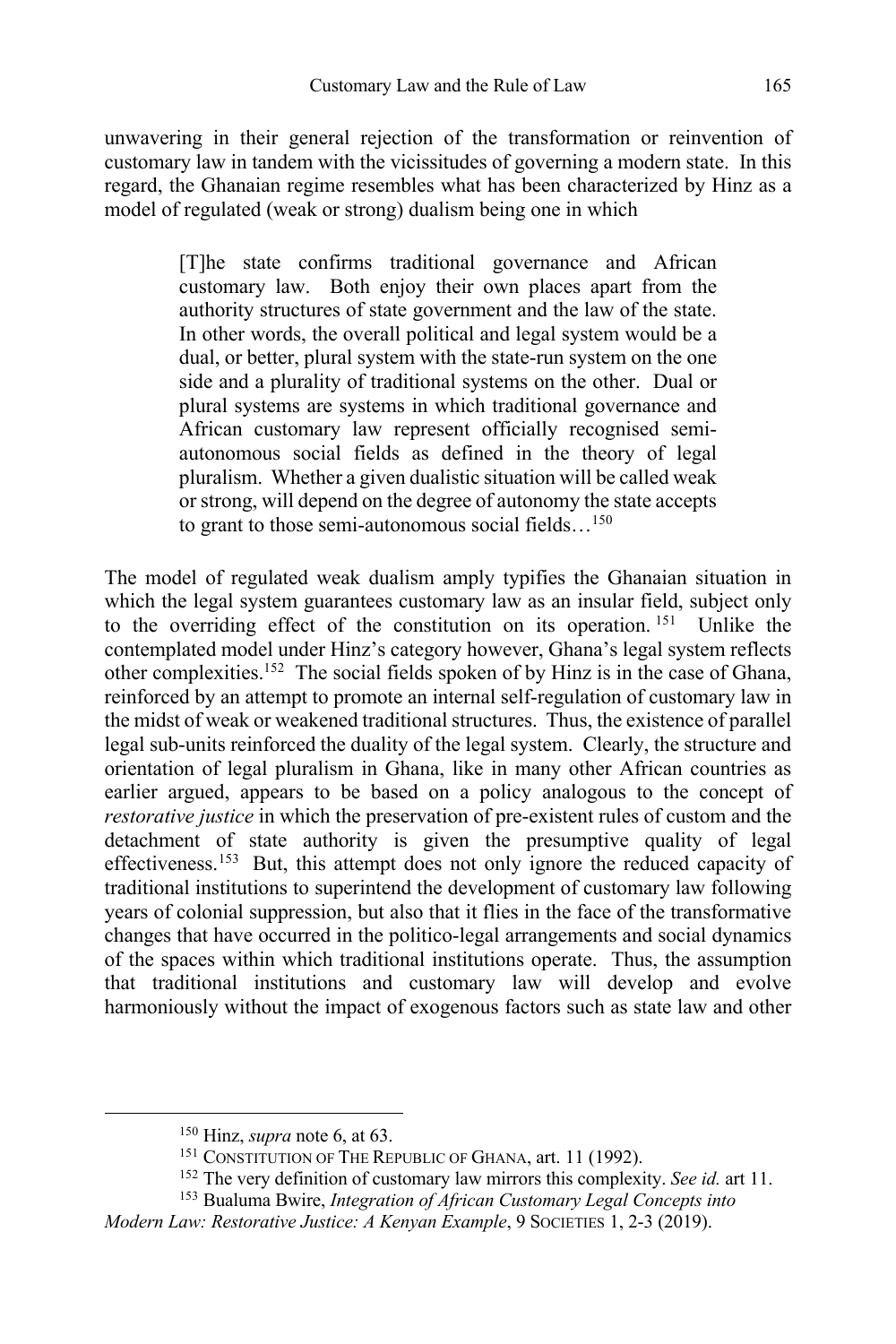interests is not only problematic but romantic at best.154 On the other hand, the promotion of a regime of insularity continues to have dire consequences on the optimal enforcement and maximization of the customary law, as it tends to support a circular rather than incremental development of the law.155

As the institution of chieftaincy evolves and adapts to the governance paradigm, it needs to take an active interest in the development and reform of customary law as a means to advancing the interests of many people who continue to rely on it as their personal law. Continuing to proclaim the need for independence would not aid the growth and changes in the law relative to the requirements of constitutional compliance and the rule of law. Needless to say, settling on the mechanics of reform and regime adaptation would be difficult given the heterogeneous nature of the customary landscape in Ghana. In any effort at mainstreaming customary law through the integration model, relatively recent attempts in this direction have yielded some gains that could be considered a platform for learning and lessons for any future project in this direction.<sup>156</sup> The default option is simply intolerable as the increasing movement away from the customary law even at the local and traditional levels due to uncertainties in enforcement threatens the very future stability and efficacy of the law.

#### **VI. CONCLUSION**

The future of customary law in Ghana is a contingent variable. In the context of legal pluralism as established under the Ghanaian legal system, customary law although sidelined has been premised on a puzzling promise and guarantee of independence and regime purity. These are fundamentally false promises which hurt and harm the practical development of the law and undermine the expectations of the subjects of the regime. If the state represents a corporate establishment for the promotion of a common good, then the state should assert an active role in leading efforts at the guarantee, enforcement, and development of the customary law on which a rather significant number of its populace rely.

Experience has shown that the guarantee of legal pluralism *per se* does not in and of itself assure the equal application and enforcement of the law. Deliberate steps must be taken to ensure the attainment of a state of optimal enforcement of the various laws guaranteed. On the other hand, detaching and enclosing a

<sup>154</sup> M'Begniga Abdoulaye & Ma Guang, African Customary Law and Modern Law from Western: An Overview on Their Roles and Impacts in African Societies, 5 INT'L J. SOC. SCI. & HUMAN. RES. 188, 191-92 (2017).

<sup>155</sup> Asante, *supra* note 5, at 885.

<sup>&</sup>lt;sup>156</sup> See generally The Intestate Succession Law, Provisional National Defence Council Law 111 of 1985(Ghana). This law has generally been effective in establishing a uniform standard of distributing the properties of deceased persons dying intestate following its harmonization of the customary law rules on the subject from among the various tribes in Ghana. This is in spite of admittedly core weaknesses in the operation of the law and the accusation levelled that the law deviates from standard customary practices still prevalent in many communities in Ghana.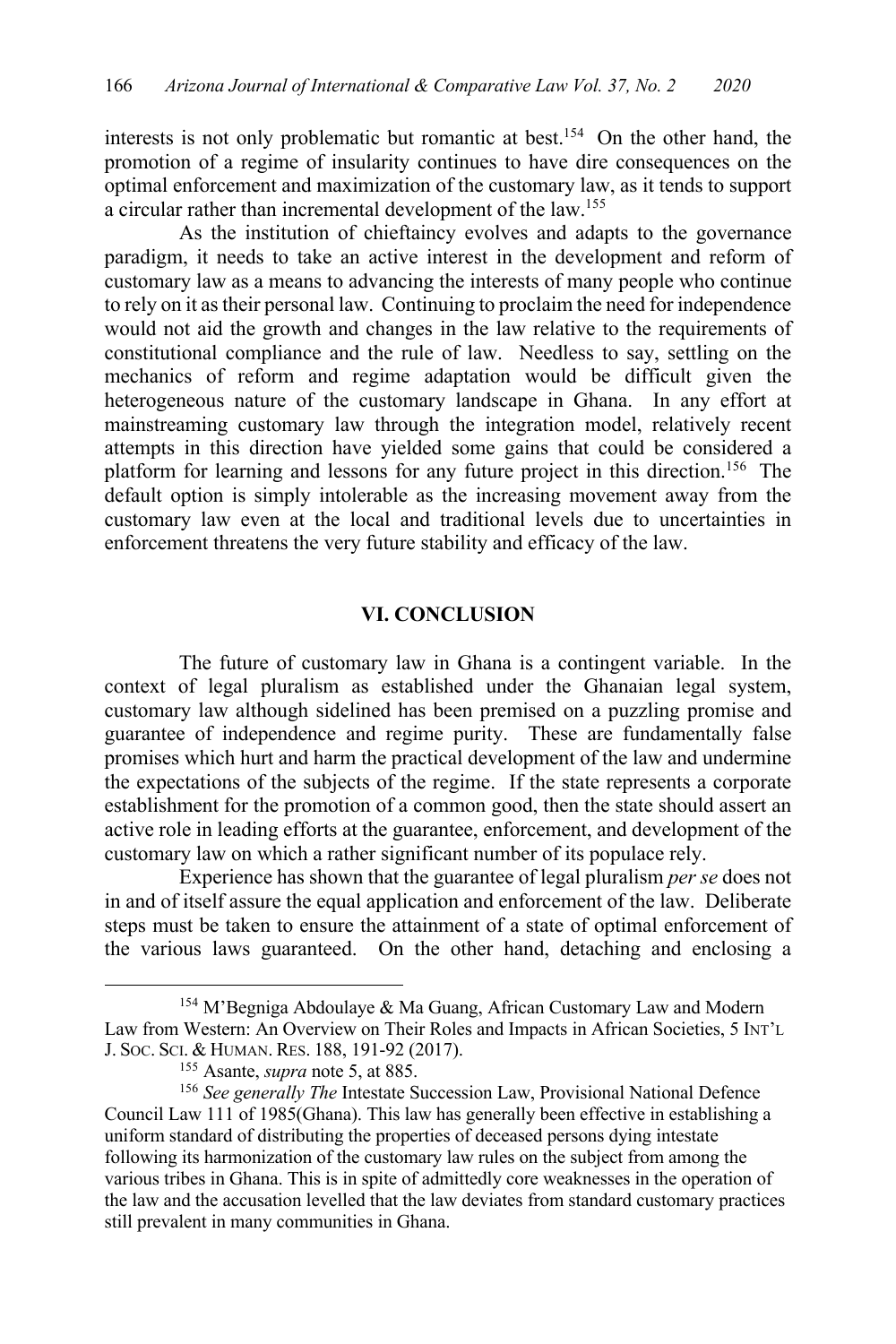particular regime in a compartment as customary law appears to be, can only lead to stagnation of that law as it would be left behind in law reform initiatives. Consequently, integration of customary law needs to be historicized and nuanced to reflect the vicissitudes of its development and the realities of today. A welltailored system of integration can harmonize customary laws with state laws in a uni-lineal model of enforcement while ensuring that peculiar systems of adaptation prevalent under customary law are both applied and upheld. From a more pragmatic standpoint, this can be capped with training of judges and legislators in the complex interaction of the customary law with statute and the common law in order to avert the gradual erosion of the application and effect of the latter. As Ghana strives to deepen its system of governance and the strictures of the rule of law, customary law cannot remain insulated nor can the country continue to foreclose the binding effect customary law on such core constitutional values such as certainty and legal fairness.